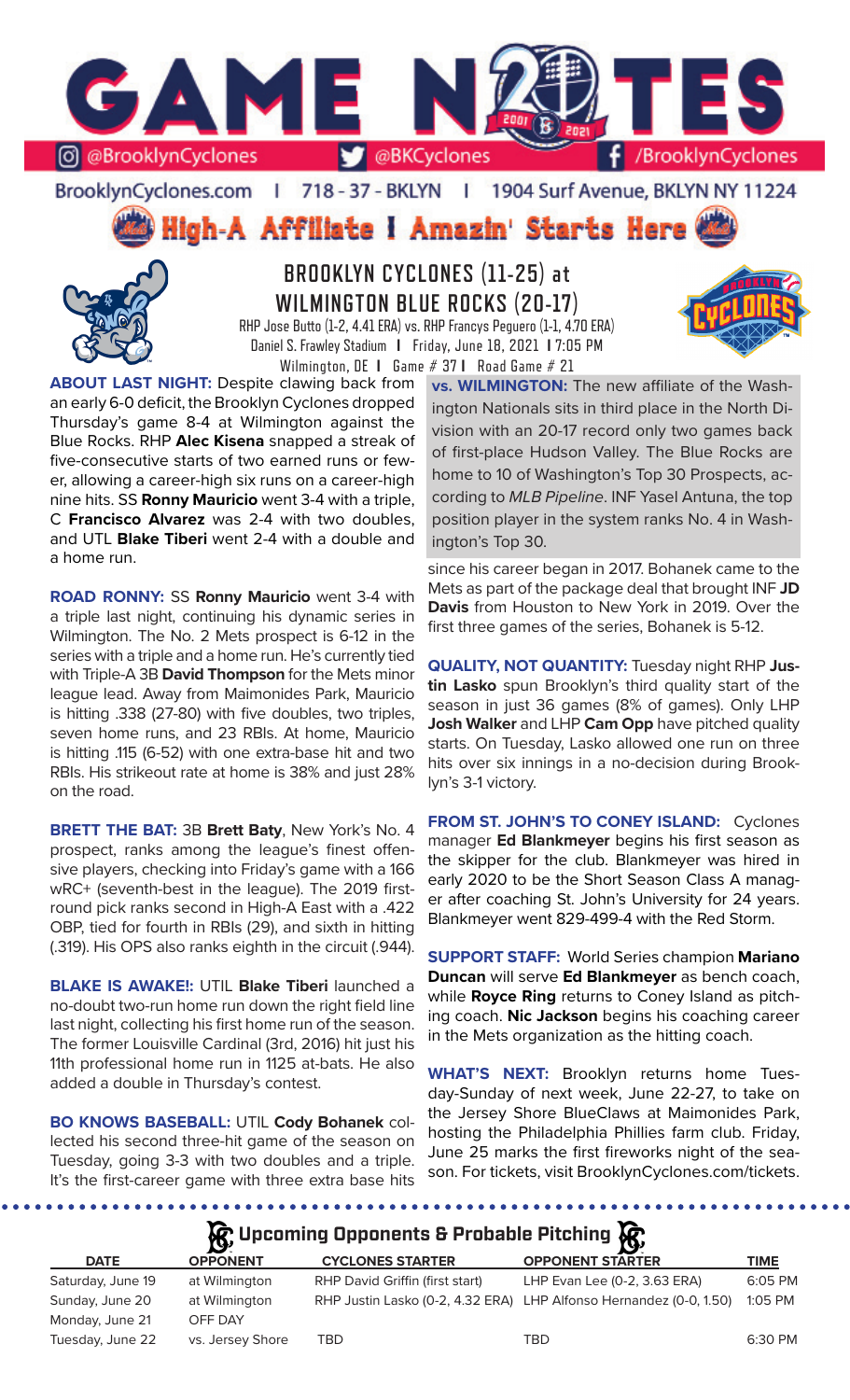### **JUNE 18 AT WILMINGTON STARTING PITCHER PAGE 2**

| # 23                              | <b>JOSE BUTTO</b>                                                                                                                                                                       | <b>IRHP</b> |
|-----------------------------------|-----------------------------------------------------------------------------------------------------------------------------------------------------------------------------------------|-------------|
| Height: 6-1<br><b>Bats: Right</b> | Weight: 202<br><b>Throws: Right</b><br>Date of Birth: December 1, 1994<br>Age: 26<br>Hometown: Cumana Sucre, Venezuela<br>How Obtained: Signed as international free agent June 2, 2017 |             |
|                                   |                                                                                                                                                                                         |             |

**LAST TIME OUT:** Butto responded beautifully from his worst start of the season, tossing a gem against Hudson Valley last Sunday. Butto fanned a season-high seven over five scoreless innings, tossing his first scoreless outing of the season. The response comes after his poorest outing of the year, allowing six runs on eight and four home runs at Jersey Shore.

|             |            |            |     | <b>Brooklyn Cyclones</b> |                |    |    |   |    |            |
|-------------|------------|------------|-----|--------------------------|----------------|----|----|---|----|------------|
| <b>DATE</b> | <b>OPP</b> | <b>DEC</b> | IP  | н                        | R              | ER | BB | κ | ΗR | <b>AVG</b> |
| 6/13        | HV         |            | 5.0 | 3                        | 0              | 0  | 2  |   | 0  | .217       |
| 6/6         | $@$ JS     |            | 4.0 | 8                        | 6              | 6  | 2  | 4 | 4  | .223       |
| 6/1         | $@$ JS     | W          | 5.1 | 3                        | 3              | 2  | 1  | 5 |    | .179       |
| 5/23        | vs. HV     |            | 5.0 | 5                        | 1              |    | Ο  | 5 | Ο  | .188       |
| 5/18        | vs. HV     |            | 5.2 | $\overline{2}$           | $\overline{2}$ | 2  |    | 3 | 1  | .156       |
| 5/12        | @GVL       |            | 4.0 | $\overline{2}$           | 1              |    | 3  | 6 | 0  | .185       |
| 5/5         | @ASH       |            | 3.2 | 3                        | 4              | 4  | 3  | 5 | 0  | .214       |
|             |            |            |     |                          |                |    |    |   |    |            |

**2021 GAME-BY-GAME**

**TOP 30 PROSPECT:** Jose Butto ranks No. 15 in the Mets system according to *MLB Pipeline*.

ARM ACTION: Butto's change-up has sparkled during his time as a professional with scouts calling it "near elite." Butto only throws 93 mph and had touched 96 mph, but his change, thrown 10-11 mph slower, is torturous to opposing batters due to his arm action mimicking his fastball delivery.

**ASCENSION:** Spent 2019 with formerly Low-A Columbia 3(3), 5/16 at Greenville) marked Butto's best as a professional, posting a career-high 8.76 K/9 and a career-fewest 2.49 BB/9. The Venezuelan also only allowed eight home runs in 112 innings, good for 0.64 HR/9. His 3.43 FIP in 2019 has been his lowest mark since pitching in the states.

**CUMANA, SUCRE:** Butto hails from Cumana, Sucre, Venezuela, a city on the northern tip of Venezuela near the coast. Argueably, the most famous MLB player from Cumana is Armando Galarraga, who pitched for five different teams. He is best known for being one out away from a perfect game in 2010 before first base umpire Jim Joyce mistakenly called the runner safe.

**ONE STEP UP:** After pitching with Low-A Columbia in 2019, Butto takes the next logical step up the ladder, playing with High-A Brooklyn in 2021. Since he turned pro, Butto has pitched in the Dominican Summer League, with the Kingsport Mets in Rookie-Advanced, Short Season Class A Brooklyn, and Low-A Columbia. The only level he has skipped is the GCL Mets.

| K%                         | BB%                                    | HR/9                              |
|----------------------------|----------------------------------------|-----------------------------------|
| 26%                        | 9%                                     | 1.65                              |
| <b>BABIP</b>               | GB%                                    | FIP                               |
| .250                       | 39%                                    | 5.04                              |
|                            | <b>BUTTO'S SEASON AND CAREER HIGHS</b> |                                   |
| 2021 Season                |                                        | Career                            |
| 7 (6/13 vs. Hudson Valley) | <b>Strikeouts</b>                      | 9 (6/21/19 at Asheville)          |
| None                       | <b>Double Digit K Games</b>            | None                              |
| 5 (5/23 vs. Hudson Valley) | <b>High Hits, Game</b>                 | 9 (2x, last: 4/11/19 at Lexingt.) |
| 4 (6/6 at Jersey Shore)    | <b>High HR, Game</b>                   | 4 (6/6 at Jersey Shore)           |

6 (6/6 at Jersey Shore) **High Runs, Game** 6 (3x, last: 6/6/21 at JS)

5.2 (5/18 vs. HV) **Innings Pitched, Game** 6.2 (7/1/19 vs. Greenville)<br>None **Complete Games** 1.6 IP. 7/24/18 vs. Danville None **Complete Games** 1 (6 IP, 7/24/18 vs. Danville)<br>None **Shutouts** None **Shutouts** 

3 (3x, 5/16 at Greenville) **High Walks, Game** 3 (11x, 5/12/21 at Greenville)

| <b>CATCHER ERA</b> |    |    |                                            |            |  |  |  |  |  |
|--------------------|----|----|--------------------------------------------|------------|--|--|--|--|--|
| <b>NAME</b>        | G  | ER | <b>INN</b>                                 | <b>ERA</b> |  |  |  |  |  |
| Alvarez            |    | 42 | 75.1                                       | 5.02       |  |  |  |  |  |
| Mena               | 5  | 21 | 41                                         | 4.61       |  |  |  |  |  |
| Senger             | 9  | 44 | 81                                         | 4.89       |  |  |  |  |  |
| Uriarte            | 11 | 54 | 89                                         | 5.46       |  |  |  |  |  |
|                    |    |    |                                            |            |  |  |  |  |  |
|                    |    |    | <b>CYCLONES STARTING PITCHER BREAKDOWN</b> |            |  |  |  |  |  |

| <b>STARTER</b>  |   | <b>GS Quality StartsRun SupportRS/Start BC Record</b> |    |     |              |
|-----------------|---|-------------------------------------------------------|----|-----|--------------|
| Butto, Jose     |   | Ο                                                     | 31 | 4.4 | $3-4$        |
| Kisena, Alec    | 6 | Ω                                                     | 30 | 5.0 | $1 - 5$      |
| Lasko, Justin   | 3 |                                                       | 6  | 2.0 | $1 - 2$      |
| Opp, Cam        | 4 |                                                       | 10 | 2.5 | $1 - 3$      |
| Parsons, Hunter |   |                                                       | 5  | 5.0 | $1 - \Omega$ |
| Rojas, Oscar    | 4 | Ω                                                     | 21 | 5.3 | $1 - 3$      |
| Vilera, Jaison  |   |                                                       | 20 | 29  | $0 - 7$      |
| Walker, Josh    |   |                                                       | 27 | 68  | $3-1$        |

| W-L  | <b>ERA</b> | IP. |     |                               |    |        | <b>HR</b> | <b>AVG</b>                                           |             | W-L          | <b>ERA</b>                                  |  |                                        |                          |                |    |                                                 |
|------|------------|-----|-----|-------------------------------|----|--------|-----------|------------------------------------------------------|-------------|--------------|---------------------------------------------|--|----------------------------------------|--------------------------|----------------|----|-------------------------------------------------|
| 5-17 | 6.13       |     | 116 |                               |    | 164    |           | .254                                                 | <b>HOME</b> | 4-12         | 4.14                                        |  | 64                                     |                          | 142            | 10 | .230                                            |
| 6-8  | 4.06       |     | 84  | 67                            | 81 | 164    |           | .231                                                 | l ROAD      | 7-13         | 5.93                                        |  |                                        |                          |                |    | .253                                            |
|      |            |     |     |                               |    |        |           |                                                      |             |              |                                             |  |                                        |                          |                |    |                                                 |
|      |            |     |     | H R<br>155.2 154<br>148.2 129 |    | 106 57 | ER BB K   | 31<br>- 9<br>11-25 4.97 304.1 283 200 168 138 328 40 |             | .243 I TOTAL | <b>BROOKLYN CYCLONES PITCHING BREAKDOWN</b> |  | IP HR<br>139.0 118 74<br>165.1 165 126 | 11-25 4.97 304.1 283 200 | - 61<br>109 77 |    | ER BB K HR AVG<br>186 30<br>168 138 328 40 .243 |

**BULLPEN NOTES**

-RHP Allan Winans' .189 BABIP is the lowest on the team, leading not just relievers but all Brooklyn arms.

-RHP Brian Metoyer's 2.93 FIP is the lowest in the Cyclones bullpen, while his 31.9% strikeout rate ranks the highest.

-RHP Eric Orze has the bullpen's finest K-BB% (20.0%), posting a 25.7% K rate and a 5.7% BB rate.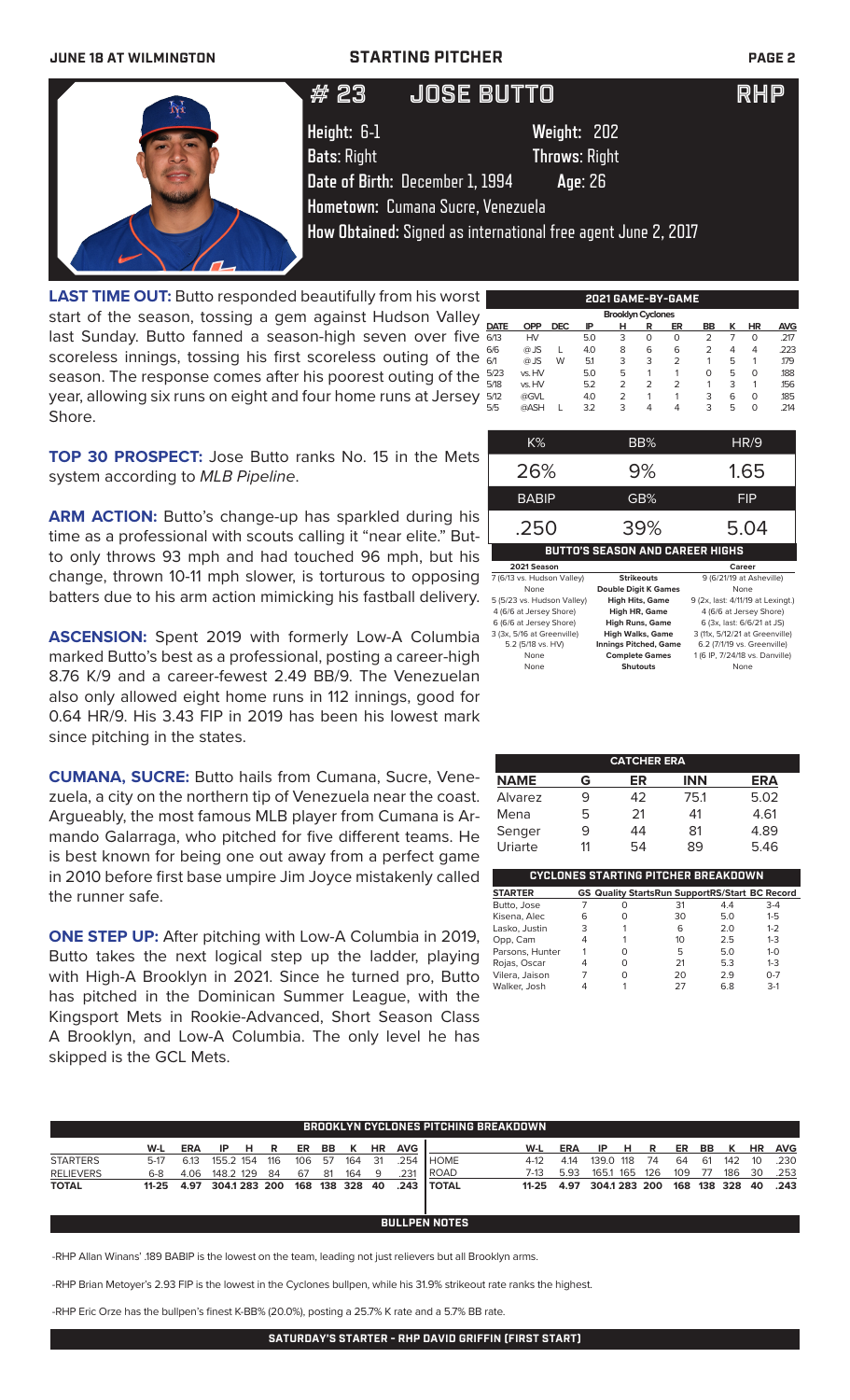| <b>JUNE 18 AT WILMINGTON</b>                                                                                                 |                                                                                                                                                                                                                            | <b>BATTING PAGES</b>                                                                                                                                                                                                                                                                                                                                                             | <b>PAGE 3</b>                                                                                                                                                                             |
|------------------------------------------------------------------------------------------------------------------------------|----------------------------------------------------------------------------------------------------------------------------------------------------------------------------------------------------------------------------|----------------------------------------------------------------------------------------------------------------------------------------------------------------------------------------------------------------------------------------------------------------------------------------------------------------------------------------------------------------------------------|-------------------------------------------------------------------------------------------------------------------------------------------------------------------------------------------|
| <b>FRANCISCO ALVAREZ - C</b><br>#19<br><b>Last Game: 2-4, 2 2B</b><br><b>RISP:</b> 5-15 $(.333)$<br><b>Streak:</b> 1 G (2-4) | <b>Home: 5-28</b><br><b>Road: 10-33</b><br>vs. WIL: 3-11                                                                                                                                                                   | Last HR: 6/12 vs. Hudson Valley<br>Multi-Hit Games: 3 (6/17 at Wilmington)<br>Multi-RBI Games: 2 (6/12 vs. Hudson Valley)                                                                                                                                                                                                                                                        | .246, 3 HR, 12 RBI, .343 wOBA, wRC+ 117<br>Season High, Hits: 3 (6/6 at JS)<br>Season High, Runs: 1 (3x, 6/12 vs HV)<br>Season High, RBI: 4 (6/6 at JS)<br>Season High, SB: 1(6/3 at JS)  |
|                                                                                                                              | No. 38 prospect in the game according to MLB Pipeline                                                                                                                                                                      | • Enters his fourth year in the Mets organizationCalled up from Low-A St. Lucie on Monday, May 2419 years old, turning 20 on November 19<br>• Ranks as the No. 1 prospect in the Mets system according to both MLB Pipeline and Baseball AmericaRanked as No. 4 catching prospect in baseball and the                                                                            |                                                                                                                                                                                           |
|                                                                                                                              | • Non-roster invitee to Mets Spring TrainingSigned with NYM as NDFA on July 2, 2018                                                                                                                                        | • Hit .417 (20-48) with five doubles, two home runs, and 12 RBIs in 15 games with St. LucieStruck out seven times and walked 15went 2-for-4 in stolen bases                                                                                                                                                                                                                      |                                                                                                                                                                                           |
| ZACH ASHFORD - OF<br>#9                                                                                                      |                                                                                                                                                                                                                            |                                                                                                                                                                                                                                                                                                                                                                                  | .216, 1 HR, 5 RBI, .291 wOBA, wRC+ 84                                                                                                                                                     |
| Last Game: DNP<br><b>RISP: 3-12</b><br><b>Streak:</b> 2 G (2-7)                                                              | <b>Home: 8-32</b><br><b>Road: 3-19</b><br>vs. HV: 4-15                                                                                                                                                                     | Last HR: 5/23 vs. Hudson Valley<br>Multi-Hit Games: 1 (5/23 vs. Hudson Valley)<br>Multi-RBI Games: 1 (5/23 vs. Hudson Valley)                                                                                                                                                                                                                                                    | Season High, Hits: 2 (5/23 vs. HV)<br>Season High, Runs: 2 (6/6 at JS)<br><b>Season High, RBI: 2 (5/23 vs. HV)</b><br><b>Season High, SB:</b> 1 (2x, 6/9 vs. HV G2)                       |
|                                                                                                                              | • Drafted by the Mets out of Fresno State in the 6th round of the 2019 MLB Draft                                                                                                                                           | Enters his third year in the Mets organizationCalled up from Low-A St. Lucie on Saturday, May 22 •<br>• Hit .340 (17-50) in 14 games with the St. Lucie Mets in 2021, collecting three doubles and six walks with a stolen base<br>· Spent his first few games as a pro with Brooklyn in 2019, hitting .136 in 16 games before being sent to the GCL Mets (37 G, .295/2/23/.413) |                                                                                                                                                                                           |
| # 22 BRETT BATY - INF                                                                                                        |                                                                                                                                                                                                                            |                                                                                                                                                                                                                                                                                                                                                                                  | .319, 5 HR, 29 RBI, .428 wOBA, wRC+ 170                                                                                                                                                   |
| Last Game: 0-3, BB<br><b>RISP:</b> 16-36 (.444)<br>Streak:                                                                   | <b>Home: 11-48</b><br><b>Road: 25-64</b><br>vs. WIL: 3-11                                                                                                                                                                  | Last HR: 6/9 vs. Hudson Valley G2<br>Multi-Hit Games: 11 (6/16 at Wilmington)<br>Multi-RBI Games: 8 (6/4 at Jersey Shore)                                                                                                                                                                                                                                                        | Season High, Hits: 4 (5/19 vs. HV)<br>Season High, Runs: 2 (5x, 6/9 vs. HV G2)<br><b>Season High, RBI:</b> $4$ (2x, $6/3$ at JS)<br>Season High, SB: 1 (2x, 5/19 vs. HV)                  |
|                                                                                                                              | • Joined the Alternate Training Site in Brooklyn in 2020                                                                                                                                                                   | • Enters his third year in the Mets organizationRated as the No. 4 prospect in the Mets system and the No. 94 prospect in baseball according to MLB Pipeline<br>• Earned a non-roster invitation to Spring Training in 2021, collecting a double and a single in 10 games and 10 at-bats                                                                                         |                                                                                                                                                                                           |
|                                                                                                                              |                                                                                                                                                                                                                            | • Spent the majority of his first pro season with Kingsport (R) before a promotion to Brooklyn to finish the 2019 season, winning the league title with the Cyclones<br>• Committed to the University of Texas before being drafted in the first round (12th overall) in 2019                                                                                                    |                                                                                                                                                                                           |
| #11<br><b>CODY BOHANEK - INF</b>                                                                                             |                                                                                                                                                                                                                            |                                                                                                                                                                                                                                                                                                                                                                                  | .277, 2 HR, 6 RBI, .425 wOBA, wRC+ 168                                                                                                                                                    |
| Last Game: 1-5, 2 RBI<br><b>RISP: 0-8</b><br><b>Streak:</b> 3 G (5-12)                                                       | <b>Home: 2-19</b><br><b>Road: 10-28</b><br>vs. WIL: 5-12                                                                                                                                                                   | Last HR: 6/9 vs. Hudson Valley G1<br>Multi-Hit Games: 2 (6/15 at Wilmington)<br>Multi-RBI Games: 1 (6/17 at Wilmington)                                                                                                                                                                                                                                                          | Season High, Hits: 3 (5/5 at Asheville)<br>Season High, Runs: 2 (2x, 6/15 at Wil)<br>Seaon High, RBI: 2 (6/17at Wilmington)<br>Season High, SB: 1 (6/15 at Wilmington)                    |
|                                                                                                                              | exchange for OF Ross Adolph, INF Luis Santana, and C Scott Manea<br>• Broke camp with Brooklyn: 5 G, .313/.500/.500 with a home run a two RBIs<br>• Originally drafted by Houston in the 30th round of the 2017 MLB Draft. | • Enters his third year in the Mets organization and his fifth as a professionalTraded from Houston to the Mets in January of 2019 along with 3B J.D. Davis in<br>• Returns from Triple-A Syracuse 5/12-6/8: 19 G, 185/.338/.278 (10-54) with three doubles, one triple and two RBIs.                                                                                            |                                                                                                                                                                                           |
| #8<br><b>ANTOINE DUPLANTIS - OF</b>                                                                                          |                                                                                                                                                                                                                            |                                                                                                                                                                                                                                                                                                                                                                                  | .234, 1 HR, 5 RBI, .297 wOBA, wRC+ 88                                                                                                                                                     |
| Last Game: 0-4<br><b>RISP:</b> 5-19 $(.263)$<br>Streak:                                                                      | <b>Home: 6-49</b><br><b>Road: 21-74</b><br>vs. WIL: 1-13                                                                                                                                                                   | Last HR: 5/6 at Asheville<br>Multi-Hit Games: 7 (6/6 at Jersey Shore)<br>Multi-RBI Games: 1 (5/12 at Greenville)                                                                                                                                                                                                                                                                 | Season High, Hits: 4 (5/16 at Greenville)<br>Season High, Runs: 4 (5/16 at Greenville)<br>Season High, RBI: 2 (5/12 at Greenville)<br>Season High, SB: 1 (2x, 5/16 at Greenville)         |
| finished a season at LSU hitting lower than .316                                                                             | • Recorded eight outfield assists in 47 games to lead Brooklyn in 2019                                                                                                                                                     | · Enters his third year in the Mets organization Spent his draft year with Brooklyn and scored the game-winning run against Lowell in the 2019 NYPL Championship<br>• Finished his LSU career with 359 hits, most in school history and second-most in SEC history behind fellow Mets MiLB outfielder Jake Mangum (383 hits)Never                                                |                                                                                                                                                                                           |
| # 20 JOE GENORD - INF                                                                                                        |                                                                                                                                                                                                                            | • Mets 12th round pick, 2019Also drafted in the 19th round by Cleveland in 2018Brother Armond, holds the world record in the pole vault with a height of 6.18m.                                                                                                                                                                                                                  |                                                                                                                                                                                           |
| Last Game: $0-2$ . BB. R                                                                                                     | <b>Home: 7-42</b>                                                                                                                                                                                                          | Last HR: 6/1 at Jersey Shore                                                                                                                                                                                                                                                                                                                                                     | .204, 6 HR, 12 RBI, .297 wOBA, wRC+ 87<br>Season High, Hits: 3 (2x, 5/19 vs. HV)                                                                                                          |
| <b>RISP:</b> $2-24$ (.083)<br>Streak:                                                                                        | <b>Road: 15-67</b><br>vs. WIL: 1-10                                                                                                                                                                                        | Multi-Hit Games: 3 (5/19 vs. Hudson Valley)<br>Multi-RBI Games: 3 (6/1 at Jersey Shore)                                                                                                                                                                                                                                                                                          | Season High, Runs: 3 (2x, 5/19 vs. HV)<br>Season High, RBI: 3 (5/8 at Asheville)<br>Season High, SB:                                                                                      |
| • Mets 9th round pick in 2019 out of South Florida                                                                           | • Two-time All-AAC honoree who led USF in home runs in each of his three seasons<br>• Also drafted by the Los Angeles Dodgers in the 19th round of the 2015 draft.                                                         | · Enters his third year in the Mets organizationNamed to the NYPL All-Star team and won a league title with Brooklyn in 2019<br>• Led the Cyclones with nine home runs and 44 RBIsEarned Player of the Week honors with the Cyclones during the week of July 7.                                                                                                                  |                                                                                                                                                                                           |
| #2<br><b>RONNY MAURICIO - INF</b>                                                                                            |                                                                                                                                                                                                                            |                                                                                                                                                                                                                                                                                                                                                                                  | .250, 7 HR, 25 RBI, .322 wOBA, wRC+ 104                                                                                                                                                   |
| Last Game: 3-4, 3B<br><b>RISP: 9-34 (.265)</b><br><b>Streak:</b> 3 G (6-12)                                                  | Home: 6-52<br><b>Road: 28-80</b><br>vs. WIL: 6-12                                                                                                                                                                          | Last HR: 6/16 at Wilmington<br>Multi-Hit Games: 6 (6/17 at Wilmington)<br>Multi-RBI Games: 7 (6/16 at Wilmington)                                                                                                                                                                                                                                                                | Season High, Hits: 3 (3x, 6/17 at Wilmington)<br><b>Season High, Runs:</b> $2$ (4x, $6/3$ at JS)<br>Seaon High, RBI: 4 (2x, 5/16 at Greeville)<br><b>Season High, SB: 1 (5/23 vs. HV)</b> |
| Dominican Winter League                                                                                                      |                                                                                                                                                                                                                            | • Enters his fifth year in the Mets organizationRated as the No. 2 prospect in the Mets system and the No. 58 prospect in baseball according to MLB Pipeline<br>• Non-roster invitee to Spring Training for the third consecutive seasonSpent 2020 at the Mets Alternate Site and had one at-bat with the Tigres del Licey in the                                                |                                                                                                                                                                                           |
|                                                                                                                              | • Named a South Atlantic League mid-season All-Star with Columbia (A) in 2019                                                                                                                                              | • Won the 2018 GCL Mets Sterling Award, given to the team's most valuable playerSigned with the Mets as a 16-year-old on July 2, 2017.                                                                                                                                                                                                                                           |                                                                                                                                                                                           |
| #16 JOSE MENA - C                                                                                                            |                                                                                                                                                                                                                            |                                                                                                                                                                                                                                                                                                                                                                                  | .077, 0 HR, 2 RBI, .150 w0BA, wRC+ -4                                                                                                                                                     |
| Last Game: DNP<br><b>RISP: 0-5</b><br>Streak:                                                                                | <b>Home: 0-13</b><br><b>Road: 2-13</b><br>vs. HV: 0-5                                                                                                                                                                      | Last HR:<br><b>Multi-Hit Games:</b><br><b>Multi-RBI Games:</b>                                                                                                                                                                                                                                                                                                                   | Season High, Hits: 1 (2x, 5/14 at Greenville)<br>Season High, Runs: 1 (2x, 5/16 at Greenville)<br><b>Season High, RBI:</b> 1 (2x, 5/21 vs. HV)<br>Season High, SB:                        |
| • Enters his sixth year in the Mets organization<br>RBIs, and runs                                                           |                                                                                                                                                                                                                            | • Won a 2019 NYPL Championship with Brooklyn, posting his best offensive season as a professional, posting career highs in batting average, hits, home runs,<br>• Has caught 81% of would-be base stealers (51 of 81) in his previous four seasons in the system.                                                                                                                |                                                                                                                                                                                           |
|                                                                                                                              | • Signed with the Mets on June 22, 2016 as international free agent.                                                                                                                                                       |                                                                                                                                                                                                                                                                                                                                                                                  |                                                                                                                                                                                           |
| <b>LUKE RITTER - INF</b><br># 19                                                                                             |                                                                                                                                                                                                                            |                                                                                                                                                                                                                                                                                                                                                                                  | .220, 4 HR, 13 RBI, .301 wOBA, wRC+ 90                                                                                                                                                    |
| Last Game: 0-4<br>RISP: 3-29 (.103)<br>Streak:                                                                               | <b>Home: 8-44</b><br><b>Road: 16-65</b><br>vs. WIL: 2-11                                                                                                                                                                   | Last HR: 5/29 vs. Aberdeen<br>Multi-Hit Games: 6 (6/16 at Wilmington)<br>Multi-RBI Games: 3 (5/16 at Greenville)                                                                                                                                                                                                                                                                 | Season High, Hits: 3 (5/11 at Greenville)<br>Season High, Runs: 2 (5/8 at Asheville)<br>Season High, RBI: 3 (5/16 at Greenville)                                                          |

• Enters his third year in the Mets organization...Won a New York-Penn League title with Brooklyn in 2019

• Led Brooklyn in 2019 in games played (68), runs (39), doubles (15), and walks (33)

• Two-time First Team All-AAC honoree

• Mets 7th-round pick in 2019 from Wichita State...Also drafted by the Minnesota Twins in the 37th round of the 2018 MLB Draft • Played linebacker at Rockhurst High School and set the school record with 184 tackles.

**Season High, Hits: 3 (5/11 at Greenville)**<br>**Season High, Runs: 2 (5/8 at Asheville)**<br>**Season High, RBI: 3 (5/16 at Greenville)**<br>**Season High, SB:** 1 (5/12 at Greenville)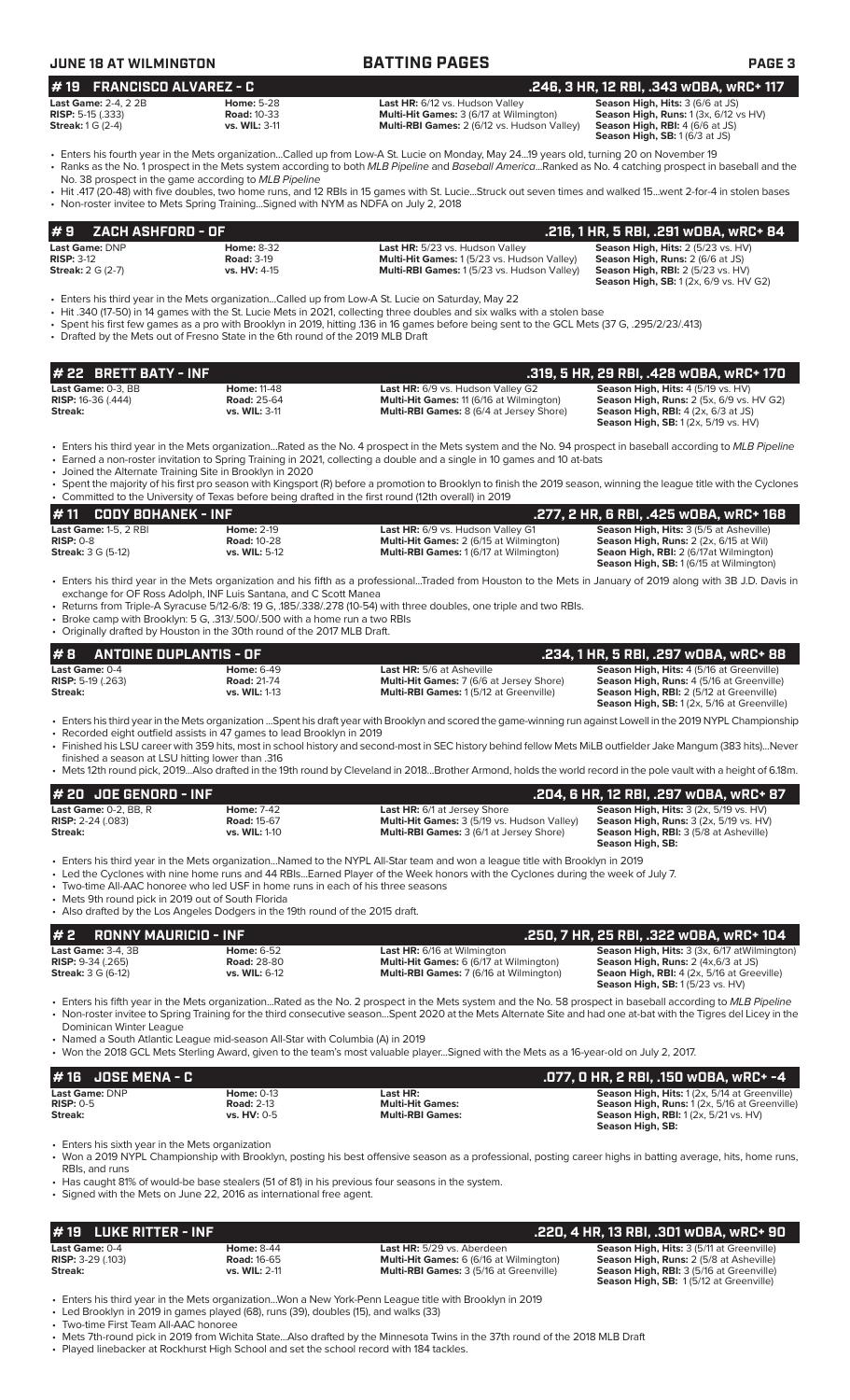# **JUNE 18 AT WILMINGTON BATTING PAGES PAGE 4**

### **# 4 LT STRUBLE - OF .188, 0 HR, 0 RBI, .296 wOBA, wRC+ 87 Last Game:** 1-4, 2B **Home:** 2-9 **Last HR: Season High, Hits:** 1 (2x, 6/10 vs. HV) **RISP:** 0-3 (.000) **Road:** 1-7 **Multi-Hit Games: Season High, Runs:** 1 (2x 5/21 vs. HV) **Streak:** 1 G (1-4) **vs. WIL:** 1-7 **Multi-RBI Games: Season High, RBI:** 1 (5/19 vs. HV) **Season High, SB:**  • Enters his third year in the Mets organization...Returned 6/8 from Triple-A Syracuse...went 1-2 with a walk in two games...received from Low-A St Lucie on 5/18. • With Brooklyn 5/19-5/23: 1-5...Went 6-21 (.286) with three RBIs and four walks in seven games with the St. Lucie Mets to begin the year

• Played in the GCL in 2019, hitting .231 over 18 games during his draft year

• Selected by the Mets in the 29th round in 2019 out of Felician College...Hails from Hammonton, NJ

|                                           |                     | . Selected by the Mets in the Z9th found in 2019 out of Felician CollegeHalls from Hammonton, NJ |                                               |
|-------------------------------------------|---------------------|--------------------------------------------------------------------------------------------------|-----------------------------------------------|
| $# 4$ BLAKE TIBERI - INF/OF               |                     |                                                                                                  | . 186, 1 HR, 3 RBI, .253 wOBA, wRC+ 61        |
| <b>Last Game: 2-4, 2B, HR, 2 RBI, 2 R</b> | <b>Home:</b> 5-24   | <b>Last HR:</b> 6/17 at Wilmington                                                               | <b>Season High, Hits: 2 (3x, 6/17 at WIL)</b> |
| <b>RISP:</b> 1-16 $(.063)$                | <b>Road: 8-51</b>   | <b>Multi-Hit Games: 3 (6/17 at Wilmington)</b>                                                   | Season High, Runs: 2 (5/22 vs. HV)            |
| <b>Streak:</b> $1 G (2-4)$                | <b>vs. WIL: 2-8</b> | <b>Multi-RBI Games: 1 (6/17 at Wilmington)</b>                                                   | <b>Season High, RBI:</b> 2 (6/17 at WIL)      |
|                                           |                     |                                                                                                  | Concept High CD.                              |

 **Season High, SB:**  • Enters his sixth year in the Mets organization...Returns to Brooklyn for the first time since his pro debut year in 2016 • Spent parts of two seasons with Columbia and St. Lucie...Underwent Tommy John surgery on his elbow on May 3, 2017, missing the remainder of the season

after just five games • Has played second base, third base, left field and right field across more than 295 games

• Mets 3rd round draft pick in 2016 from Louisville...2016 Third Team All-ACC in final year in college.

| <i>H</i> 17 JUAN URIARTE - C |                    |                                                                                                | .205, 0 HR, 1 RBI, .244 w0BA, wRC+ 55                          |
|------------------------------|--------------------|------------------------------------------------------------------------------------------------|----------------------------------------------------------------|
| <b>Last Game: DNP</b>        | <b>Home: 5-16</b>  | Last HR:                                                                                       | <b>Season High, Hits: 2 (6/9 vs. HV G2)</b>                    |
| <b>RISP: 1-7</b>             | <b>Road: 3-23</b>  | <b>Multi-Hit Games:</b> 1 (6/9 vs. Hudson Valley G2) <b>Season High, Runs:</b> 2 (5/19 vs. HV) |                                                                |
| Streak:                      | <b>vs. HV: 0-3</b> | <b>Multi-RBI Games:</b>                                                                        | <b>Season High, RBI:</b> 1 (6/9 vs. HV G2)<br>Season High, SB: |

- Enters his eighth year in the Mets organization...Spent 2019 with Columbia (A) and the GCL Mets (R)
- Injured in his first at-bat with Brooklyn in 2018 on Opening Day at Staten Island, missing the entire season

• Finished 10th in batting average in the Appalachian League with Kingsport in 2017, hitting .305

• Caught 16 of 44 (36%) would-be base stealers in 2019. • Signed with the Mets as a NDFA on July 4, 2014.

| #10 ANTHONY WALTERS - INF  |                     |                                                    | .149, 0 HR, 5 RBI, .240 w0BA, wRC+ 52                    |
|----------------------------|---------------------|----------------------------------------------------|----------------------------------------------------------|
| Last Game: DNP             | <b>Home: 6-22</b>   | Last HR: .                                         | <b>Season High, Hits:</b> $2$ ( $2x$ , $5/22$ vs. $HV$ ) |
| <b>RISP:</b> $4-14$ (.286) | <b>Road: 1-25</b>   | <b>Multi-Hit Games:</b> 2 (5/22 vs. Hudson Valley) | <b>Season High, Runs:</b> $1(4x, 6/3$ at JS)             |
| Streak:                    | <b>vs. WIL: 0-4</b> | Multi-RBI Games: 2 (5/22 vs. Hudson Valley)        | <b>Season High, RBI:</b> 2 (2x, 5/22 vs. HV)             |
|                            |                     |                                                    | Season High, SB:                                         |

- Enters his second year and first season in the Mets organization...Selected as one of six by the Mets in the 2020 MLB Draft (3rd round San Diego State) • Drafted with teammate Casey Schmitt (SFG) in the top 100 picks of the MLB Draft, setting a mark for the first time two Aztecs have been drafted top 100 since Taber Lee and current Cyclones pitching coach Royce Ring in 2002
- Hit .271 in just 16 games for the Aztecs in 2020...Transferred to SDSU from Mt. San Antonio College after the 2018 season
- Attended Cal and played one season with the Golden Bears in 2017

| <b>Hardest Hit Balls - 2021</b> |                                   |                         |           |                   |      |                          |                           |           |                    |
|---------------------------------|-----------------------------------|-------------------------|-----------|-------------------|------|--------------------------|---------------------------|-----------|--------------------|
| Date                            | Player                            | <b>Opponent</b>         | Exit Velo | Result            | Date | Player                   | <b>Opponent</b>           | Exit Velo | Result             |
| 6/12                            | <b>Francisco Alvarez</b>          | vs. Hudson Vallev 112.5 |           | Double            | 6/15 | Ronny Mauricio           | at Wilmington             | 107.2     | Single             |
| 6/11                            | <b>Brett Baty</b>                 | vs. Hudson Valley 111.2 |           | <b>Ground Out</b> | 6/9  | Brett Baty               | vs. Hudson ValleyG2 107.3 |           | Double             |
| 6/1                             | Adrian Hernandez                  | at Jersev Shore         | 109.8     | <b>Home Run</b>   | 5/23 | Havden Senger            | vs. Hudson Vallev         | 107       | <b>Home Run</b>    |
| 6/6                             | Francisco Alvarez                 | at Jersey Shore         | 109.7     | Single            | 5/29 | Ronny Mauricio           | vs. Aberdeen              | 107       | Line Drive Out     |
| 6/1                             | Ronny Mauricio                    | at Jersey Shore         | 109.6     | Triple            | 6/6  | <b>Francisco Alvarez</b> | at Jersev Shore           | 106.9     | Double             |
| 6/15                            | Francisco Alvarez                 | at Wilmington           | 109.2     | Single            | 6/6  | Joe Genord               | at Jersey Shore           | 106.6     | Ground Ball Out    |
| $\vert 6/1$                     | Francisco Alvarez at Jersey Shore |                         | 109.0     | Home Run          | 6/2  | Ronny Mauricio           | at Jersey Shore           | 106.3     | Single             |
| 5/25                            | Francisco Alvarez vs. Aberdeen    |                         | 109       | Sinale            | 6/1  | Brett Baty               | at Jersey Shore           | 106       | <b>Home Run</b>    |
| 6/5                             | Francisco Alvarez at Jersey Shore |                         | 108.7     | Ground Ball Out   | 6/9  | Francisco Alvarez        | vs. Hudson VallevG1 105.7 |           | Ground Ball Single |
| 6/2                             | Francisco Alvarez at Jersey Shore |                         | 108.7     | Single            | 6/12 | <b>Anthony Walters</b>   | vs. Hudson Valley 105.3   |           | Double             |
| 6/16                            | Ronny Mauricio                    | at Wilmington           | 107.5     | Home Run          | 6/15 | <b>Francisco Alvarez</b> | at Wilmington             | 105       | Ground Ball Out    |

# **Recent Home Run Chart**

| Date | Plaver            | <b>Opponent</b>                   | Exit Velo | Launch Anole | Distance | 6/4  | Francisco Alvarez at Jersey Shore            |                            | 104.7 mph   | 29.9 | 407 ft. |
|------|-------------------|-----------------------------------|-----------|--------------|----------|------|----------------------------------------------|----------------------------|-------------|------|---------|
| 5/18 | Joe Genord        | vs. Hudson Valley                 |           |              |          | 6/5  | Ronny Mauricio                               | at Jersey Shore            | 102 mph     | 30.2 | 447 ft. |
| 5/23 | Zach Ashford      | vs. Hudson Vallev                 | 99 mph    | 29.9         | 394 ft.  |      | Joe Genord                                   | at Jersey Shore            | 99 mph      | 25   | 384 ft. |
|      | Hayden Senger     | vs. Hudson Vallev                 | $107$ mph | 19.8         | 407 ft.  | 6/6  | Brett Baty                                   | at Jersey Shore            | 97.4 mph    | 26.3 | 387 ft. |
| 5/29 | Luke Ritter       | vs. Aberdeen                      | 92 mph    | 35.7         | 363 ft.  | 6/9  | Cody Bohanek                                 | vs. Hudson Valley 103 mph  |             | 27   | 405 ft. |
| 6/1  | Brett Baty        | at Jersey Shore                   | $106$ mph | 36.3         | 379 ft.  |      | Gerson Molina                                | vs. Hudson Valley 98.4 mph |             | 29   | 390 ft. |
|      | Joe Genord        | at Jersev Shore                   | $107$ mph | 27.5         | 449 ft.  |      | Brett Baty                                   | vs. Hudson Valley 91 mph   |             | 32   | 342 ft. |
|      |                   | Adrian Hernandez at Jersey Shore  | $109$ mph | 21.3         | 388 ft   | 6/12 | Francisco Alvarez vs. Hudson Valley 99.5 mph |                            |             | 29   | 381 ft. |
|      |                   | Francisco Alvarez at Jersey Shore | $109$ mph | 20.38        | 416 ft.  | 6/16 | Ronny Mauricio                               | at Wilmington              | $107.5$ mph | 22   | 426 ft. |
| 6/3  | <b>Brett Baty</b> | at Jersey Shore                   | $107$ mph | 25           | 413 ft.  | 6/17 | Blake Tiberi                                 | at Wilmington              |             |      |         |
|      | Brett Baty        | at Jersey Shore                   |           |              |          |      |                                              |                            |             |      |         |
|      | Ronny Mauricio    | at Jersev Shore                   |           |              |          |      |                                              |                            |             |      |         |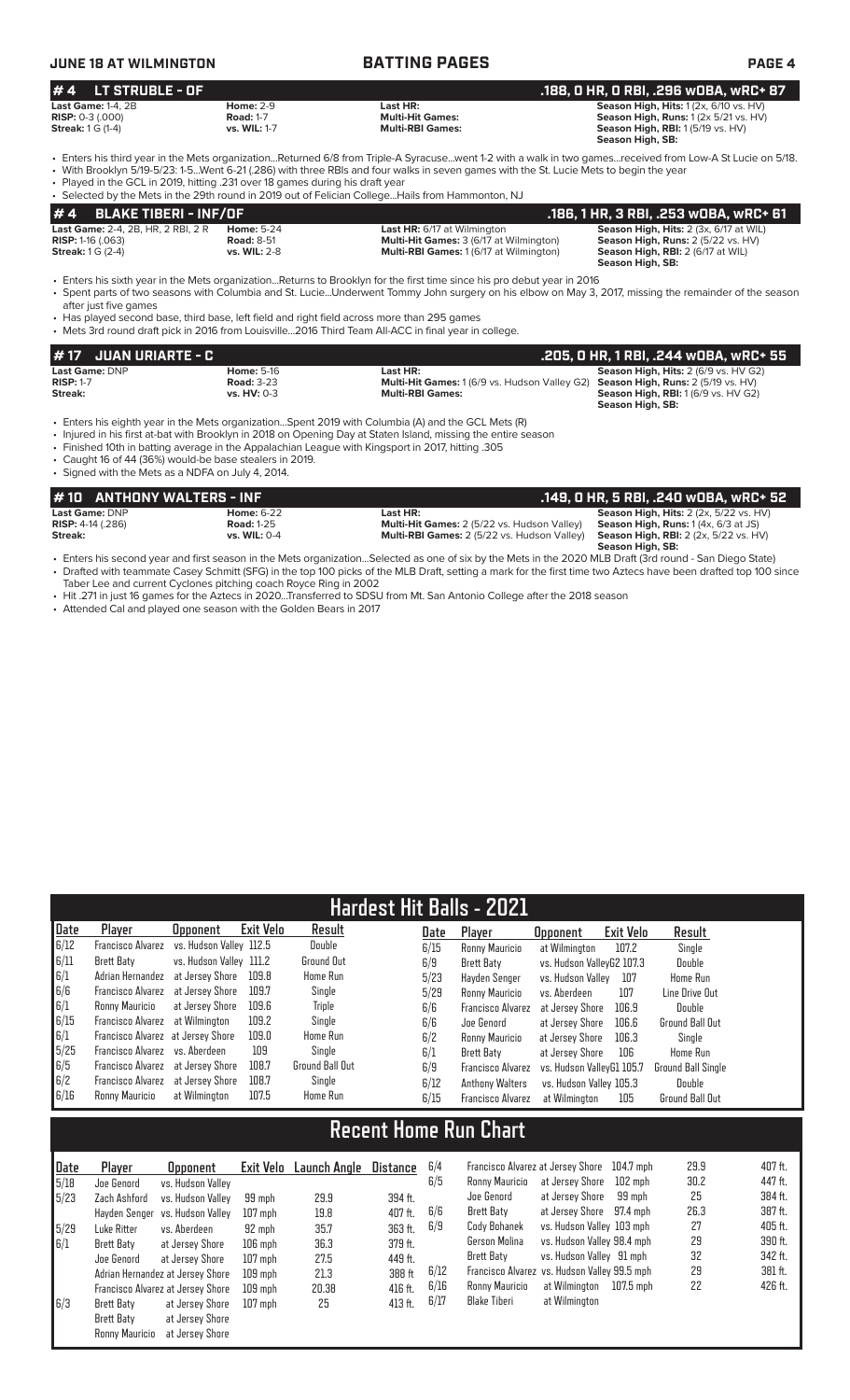| <b>JUNE 18 AT WILMINGTON</b>            |                                                                                                                                                                                                         | <b>BULLPEN PAGE</b>                    |          |                     |                         |                              |                                  |                                  |                             |                           |                                | <b>PAGE 5</b>            |                         |  |
|-----------------------------------------|---------------------------------------------------------------------------------------------------------------------------------------------------------------------------------------------------------|----------------------------------------|----------|---------------------|-------------------------|------------------------------|----------------------------------|----------------------------------|-----------------------------|---------------------------|--------------------------------|--------------------------|-------------------------|--|
| #18                                     | <b>ANDREW EDWARDS - LHP</b>                                                                                                                                                                             | 28.3% K%, 12% BB%, 2.25 ERA, 0 SV      |          |                     |                         | <b>LAST FIVE APPEARANCES</b> |                                  |                                  |                             |                           |                                |                          |                         |  |
| Last App: 6/15 at WIL                   | Last Loss: 5/18 vs. HV                                                                                                                                                                                  | SV/OP (Last): 1/1 (6/15 at WIL)        | Holds:   |                     |                         |                              | <b>ANDREW EDWARDS</b>            |                                  |                             |                           |                                |                          |                         |  |
| Leadoff: 1-13                           | <b>Inherited Runners/Stranded: 4/4</b>                                                                                                                                                                  |                                        |          | DATE OPP            |                         | <b>DEC</b>                   | IP                               | H                                | R                           | ER                        | BB                             | K                        | <b>HR</b>               |  |
|                                         | • Enters his third year in the Mets organizationStruck out the final batter in Game 3 of the 2019<br>NYPL Championship Series to win Brooklyn's first outright minor league baseball title in team his- |                                        |          | 6/2                 | 5/27 vs. ABD G1<br>@ JS |                              | 1.0<br>2.0                       | $\mathbf{1}$<br>$\overline{1}$   | 0<br>0                      | 0<br>$\circ$              | $\mathbf{1}$<br>$\overline{2}$ | $\mathbf{1}$<br>1        | 0<br>$\circ$            |  |
| tory                                    |                                                                                                                                                                                                         |                                        |          | 6/6                 | @ JS                    |                              | 1.1                              | 2                                | 2                           | 2                         | $\circ$                        | $\mathbf{1}$             | $\mathbf{1}$            |  |
|                                         | • Spent the entire 2019 season with the Cyclones, collecting three saves                                                                                                                                |                                        |          | 6/12                | HV                      |                              | 2.0                              | $\circ$                          | 0                           | $\circ$                   | $\mathbf{1}$                   | 4                        | $\circ$                 |  |
|                                         | . Went to New Mexico State for two seasons after pitching a pair of campaigns for Central Arizona.                                                                                                      |                                        |          | 6/15                | @ WIL                   | <b>SV</b>                    | 1.0                              | $\circ$                          | 0                           | $\circ$                   | $\mathbf{1}$                   | $\overline{2}$           | $\circ$                 |  |
| #5                                      | <b>BRIAN METOYER - RHP</b>                                                                                                                                                                              | 33.3 K%, 13 BB%, 3.86 ERA, 0 SV        |          |                     |                         |                              | <b>BRIAN METOYER</b>             |                                  |                             |                           |                                |                          |                         |  |
|                                         | Last App: 6/15 at WIL Last Loss: 5/15 at GVL                                                                                                                                                            | SV/OP (Last): 1/1 (6/3 at JS)          | Holds:   | DATE<br>5/23        | OPP<br>vs. HV           | <b>DEC</b>                   | IP<br>2.0                        | Н<br>$\mathbf 0$                 | R<br>$\circ$                | ER<br>$\circ$             | BB<br>$\mathbf{1}$             | К<br>$\mathbf{1}$        | HR<br>$\circ$           |  |
|                                         | Leadoff: 4-11, 2 BB, HBP Inherited Runners/Stranded: 4/3                                                                                                                                                |                                        |          | 5/29 vs. ABD        |                         |                              | 1.1                              | 1                                | $\mathbf{1}$                | $\mathbf{1}$              | 2                              | 2                        | $\circ$                 |  |
|                                         | Enters his fourth year in the Mets orgWon a New York Penn League title with Brooklyn in 2019                                                                                                            |                                        |          | 6/3                 | @ JS                    | SV                           | 2.0                              | 3                                | $\mathbf{1}$                | $\mathbf{1}$              | $\mathbf 0$                    | 5                        | $\circ$                 |  |
|                                         | • Struck out 40 batters over 28.2 innings with BrooklynSpent his first professional season with                                                                                                         |                                        |          |                     | 6/9 vs. HV G1           |                              | 1.1                              | 0                                | $\circ$                     | $\mathbf 0$               | $\overline{2}$                 | 3                        | $\circ$                 |  |
| <b>GCL Mets and Kingsport Mets</b>      |                                                                                                                                                                                                         |                                        |          | 6/15                | @ WIL                   | W                            | 2.0                              | $\circ$                          | $\circ$                     | $\circ$                   | $\mathbf{1}$                   | 3                        | $\circ$                 |  |
|                                         | • Joins Ronnie Robbins (30th, 1981 - Toronto) as the only two LSU-Alexandria Generals to be                                                                                                             |                                        |          | DATE                | OPP                     | <b>DEC</b>                   | <b>BRYCE MONTES DE OCA</b><br>IP | H                                | R                           | ER                        | BB                             | К                        | <b>HR</b>               |  |
| drafted by a MLB team in school history |                                                                                                                                                                                                         |                                        |          | 5/29 vs. ABD        |                         |                              | 1.0                              | $\circ$                          | 0                           | 0                         | 1                              | $\mathbf{1}$             | 0                       |  |
|                                         | • Native of Natchitoches (NACK-ah-tish), the oldest city in Louisiana (est. 1714).                                                                                                                      |                                        |          | 6/3                 | @ JS                    | W                            | 1.2                              | $\mathbf{1}$                     | $\circ$                     | $\circ$                   | $\mathbf{1}$                   | 4                        | $\circ$                 |  |
| #43                                     | <b>BRYCE MONTES DE OCA - RHP</b>                                                                                                                                                                        | 29 K%, 19 BB%, 2.65 ERA, 0 SV          |          | 6/9                 | vs. HV G2 SV            |                              | 2.0                              | $\circ$                          | 0                           | $\circ$                   | $\overline{2}$                 | 2                        | $\circ$                 |  |
| Last App: 6/17 at WIL                   | <b>Last Loss:</b>                                                                                                                                                                                       | SV/OP (Last):                          | Holds: 1 | 6/12                | vs. HV<br>@ WIL         | L                            | 1.2<br>2.0                       | 2<br>2                           | 2<br>2                      | $\mathbf{1}$<br>2         | 0<br>3                         | 4<br>$\circ$             | $\circ$<br>$\circ$      |  |
| Leadoff: 3-10, 3 BB                     | <b>Inherited Runners/Stranded: 2/2</b>                                                                                                                                                                  |                                        |          | 6/17                |                         |                              |                                  |                                  |                             |                           |                                |                          |                         |  |
|                                         | • Enters his fourth year in the Mets org Has not pitched as a professional due to injuries                                                                                                              |                                        |          | DATE                | OPP                     | <b>DEC</b>                   | <b>COLBY MORRIS</b><br>IP        | н                                | R                           | ER                        | BB                             | К                        | HR                      |  |
|                                         | • Underwent Tommy John surgery as a high school junior and missed 2016 after having ulnar                                                                                                               |                                        |          | 5/20                | vs. HV                  |                              | 1.0                              | 4                                | 3                           | 3                         | 1                              | 1                        | $\circ$                 |  |
| nerve transposition                     |                                                                                                                                                                                                         |                                        |          | 6/1                 | @ JS                    |                              | 1.2                              | $\mathbf{1}$                     | $\mathbf{1}$                | $\mathbf{1}$              | $\mathbf{1}$                   | 4                        | $\mathbf{1}$            |  |
|                                         | • Previously drafted by Washington in the 15th round of the 2017 MLB Draft and by the Chicago                                                                                                           |                                        |          | 6/6                 | @ JS                    |                              | 1.2                              | $\mathbf{1}$                     | 2                           | 2                         | 3                              | $\mathbf{1}$             | $\circ$                 |  |
|                                         | White Sox in the 14th round of the 2015 MLB Draft.                                                                                                                                                      |                                        |          | 6/12                | vs. HV                  |                              | 2.1                              | 3<br>$\overline{2}$              | $\mathbf{1}$<br>$\circ$     | $\mathbf{1}$<br>$\circ$   | $\circ$<br>$\mathbf{1}$        | $\mathbf{1}$<br>$\Omega$ | $\circ$<br>$\circ$      |  |
| #38                                     | <b>COLBY MORRIS - RHP</b>                                                                                                                                                                               | 16 K%, 16 BB%, 5.91 ERA, 0 SV          |          | 6/16                | @ WIL                   |                              | 2.0                              |                                  |                             |                           |                                |                          |                         |  |
| Last App: 6/16 at WIL Last Loss:        |                                                                                                                                                                                                         | SV/OP (Last):                          | Holds:   |                     |                         |                              |                                  | <b>ERIC ORZE</b>                 |                             |                           |                                |                          |                         |  |
| <b>Leadoff: 3-7, 2 BB</b>               | <b>Inherited Runners/Stranded: 2/0</b>                                                                                                                                                                  |                                        |          | DATE OPP            |                         | <b>DEC</b>                   | IP                               | н                                | R                           | ER BB                     |                                | К                        | HR                      |  |
|                                         | • Enters his first season in the Mets organizationcalled up from Low-A St. Lucie on May 20                                                                                                              |                                        |          |                     | 5/27 vs. ABD G1         |                              | 1.2                              | $\overline{2}$                   | $\mathbf{1}$                | $\mathbf{1}$              | $\circ$                        | $\circ$                  | $\circ$                 |  |
|                                         | • Made four scoreless appearances in relief for the St. Lucie Mets to being 2021                                                                                                                        |                                        |          | 6/3                 | @ JS<br>vs HV G2 W      |                              | 2.1<br>2.0                       | $\mathbf{1}$<br>$\circ$          | 0<br>0                      | 0<br>$\circ$              | $\mathbf{1}$<br>$\circ$        | $\mathbf{1}$<br>3        | $\circ$<br>$\circ$      |  |
|                                         | • Minor League free agent signingpitched at Middlebury in Vermont                                                                                                                                       |                                        |          | 6/9<br>6/12         | vs. HV                  | <b>BS</b>                    | 2.0                              | 2                                | $\mathbf{1}$                | $\mathbf{1}$              | O                              | 3                        | $\circ$                 |  |
| #7                                      | <b>ERIC ORZE - RHP</b>                                                                                                                                                                                  | 25.7 K%, 5.7 BB%, 5.06 ERA, 1 SV       |          | 6/16                | @ WIL BS, L 1.0         |                              |                                  | 4                                | 3                           | 3                         | 1                              | 1                        | $\circ$                 |  |
| Last App: 6/16 at WIL                   | Last Loss: 5/16 at GVL                                                                                                                                                                                  | <b>SV/OP (Last):</b> 1/3 (5/21 vs. HV) | Holds:   |                     |                         |                              | <b>MICHEL OTANEZ</b>             |                                  |                             |                           |                                |                          |                         |  |
| <b>Leadoff: 4-13, BB</b>                | Inherited Runners/Stranded: 10/3                                                                                                                                                                        |                                        |          | DATE                | OPP                     | <b>DEC</b>                   | IP                               | Н                                | R                           | ER                        | BB                             | К                        | HR                      |  |
|                                         | • Enters his second year and first full season in the Mets organization                                                                                                                                 |                                        |          | 6/2<br>6/6          | @ JS<br>@ JS            |                              | 1.0<br>1.0                       | $\circ$<br>$\mathbf{1}$          | $\circ$<br>$\mathbf{1}$     | $\circ$<br>$\mathbf{1}$   | $\circ$<br>4                   | $\circ$<br>0             | $\circ$<br>$\circ$      |  |
|                                         | . One of six draft picks by the Mets in the 2020 MLB Draftfinal selection for the club                                                                                                                  |                                        |          | 6/10                | vs. HV                  |                              | 1.0                              | $\circ$                          | $\mathbf 0$                 | $\mathsf O$               | $\mathbf{1}$                   | $\circ$                  | $\circ$                 |  |
|                                         | • Two-time cancer survivor, beating testicular cancer and stage-zero melanoma                                                                                                                           |                                        |          | 6/12                | vs. HV                  |                              | 0.1                              | $\mathbf{1}$                     | $\circ$                     | $\circ$                   | $\mathbf 0$                    | 0                        | $\circ$                 |  |
|                                         | • Struck out 29 batters over 19.2 innings with Univ. New Orleans in '20 as Saturday starter.                                                                                                            |                                        |          | 6/17                | @ WIL                   |                              | 2.2                              | $\circ$                          | $\circ$                     | $\circ$                   | $\mathbf{1}$                   | $\Omega$                 | $\circ$                 |  |
|                                         |                                                                                                                                                                                                         |                                        |          |                     |                         |                              | <b>HUNTER PARSONS</b>            |                                  |                             |                           |                                |                          |                         |  |
| # 26                                    | <b>MICHEL OTANEZ - RHP</b>                                                                                                                                                                              | 22 K%, 20 BB%, 7.82 ERA, 0 SV          |          | DATE                | OPP                     | <b>DEC</b>                   | IP                               | н                                | R                           | ER                        | BB                             | Κ                        | HR                      |  |
| Last App: 6/17 at WIL<br>Leadoff: 3-12  | <b>Last Loss:</b><br><b>Inherited Runners/Stranded: 8/3</b>                                                                                                                                             | SV/OP (Last): 0/1 (BS at GVL)          | Holds: 1 | 5/22 vs. HV         |                         |                              | 0.1                              | $\overline{1}$<br>$\overline{1}$ | $\circ$                     | $\circ$                   | 2                              | $\mathbf{1}$             | $\circ$                 |  |
|                                         |                                                                                                                                                                                                         |                                        |          | 5/25 vs. ABD<br>6/5 | $@$ JS                  |                              | 2.0<br>3.0                       | 2                                | $\circ$<br>$\overline{2}$   | $\circ$<br>$\overline{2}$ | 1<br>2                         | 3<br>5                   | $\circ$<br>$\mathbf{1}$ |  |
|                                         | • Enters his sixth year in the Mets orgNo. 26 prospect in the system according to MLB Pipeline                                                                                                          |                                        |          |                     | 6/9 vs. HV G2           |                              | 3.0                              | $\overline{2}$                   | 3                           | 3                         | $\mathbf{1}$                   | 3                        | $\mathbf{1}$            |  |
|                                         | • Returns to Brooklyn for the second assignment in a row<br>• Pitched with the Cyclones and won an NYPL title in 2019 and also spent time with Kingsport                                                |                                        |          | 6/13                | vs. HV                  |                              | 1.0                              | $\overline{2}$                   | $\overline{2}$              | $\mathbf{1}$              | $\overline{2}$                 | 0                        | $\circ$                 |  |
|                                         | . Missed 2017 due to injuryStruck out 21 batters in 21.1 innings with the DSL Mets1 in 2016.                                                                                                            |                                        |          |                     |                         |                              | <b>MITCH RAGAN</b>               |                                  |                             |                           |                                |                          |                         |  |
|                                         |                                                                                                                                                                                                         |                                        |          | DATE                | OPP                     | DEC                          | IP                               | <u>H</u>                         | $\mathsf{R}$                | ER                        | BB                             | К                        | HR                      |  |
| #44                                     | <b>HUNTER PARSONS - RHP</b>                                                                                                                                                                             | 24 K%, 15 BB%, 4.50 ERA, 0 SV          |          | 5/12                | @GVL                    | SV                           | 2.0                              | -1                               | 0                           | 0                         | 0                              | 3                        | 0                       |  |
| Last App: 6/13 vs. HV                   | <b>Last Loss:</b>                                                                                                                                                                                       | SV/OP (Last):                          | Holds:   | 5/16<br>6/5         | @GVL<br>@ JS            | Н<br>BS, L                   | 2.0<br>0.1                       | $\overline{1}$<br>3              | 0<br>3                      | 0<br>$\overline{2}$       | 1<br>0                         | 1<br>1                   | 0<br>0                  |  |
| <b>Leadoff: 1-9, 2 BB</b>               | Inherited Runners/Stranded: 4/2                                                                                                                                                                         |                                        |          | 6/12                | vs. HV                  |                              | 1.0                              | 0                                | 0                           | 0                         | $\mathbf{1}$                   | 1                        | 0                       |  |
|                                         | • Enters his third year in the Mets orgCalled up from Low-A St. Lucie on May 20                                                                                                                         |                                        |          | 6/13                | vs. HV                  |                              | 0.2                              | $\overline{1}$                   | $\mathbf{1}$                | $\mathbf{1}$              | $\mathbf{1}$                   | 0                        | $\circ$                 |  |
|                                         | • Made four relief appearances with the Mets (A-), striking out 18 in 10 innings (45% K rate).                                                                                                          |                                        |          |                     |                         |                              | <b>ALLAN WINANS</b>              |                                  |                             |                           |                                |                          |                         |  |
|                                         | • Pitched with the Cyclones and won an NYPL title in 2019                                                                                                                                               |                                        |          | DATE OPP            |                         | DEC                          | IP                               | Н                                | R                           | ER                        | BB                             | Κ                        | HR                      |  |
|                                         |                                                                                                                                                                                                         |                                        |          |                     | 5/27 vs. ABD G2         |                              | 1.0                              | 0                                | 0                           | 0                         | 0                              | 2                        | 0                       |  |
| #48                                     | <b>MITCH RAGAN - RHP</b>                                                                                                                                                                                | 26 K%, 12 BB%, 2.53 ERA, 1 SV          |          | 6/1                 | @ JS                    |                              | 2.0                              | 2                                | 1                           | $\mathbf{1}$              | 1                              | 1                        | 0                       |  |
| Last App: 6/13 vs. HV                   | Last Loss: 6/5 at Jersey Shore                                                                                                                                                                          | <b>SV/OP (Last):</b> 1/2 (5/12 at GVL) | Holds: 1 | 6/3<br>6/10         | @ JS<br>vs. HV          |                              | 1.1<br>2.0                       | $\mathbf{1}$<br>$\circ$          | $\mathbf{1}$<br>$\mathsf O$ | 0<br>$\circ$              | 2<br>$\mathbf{1}$              | 1<br>1                   | 0<br>0                  |  |
|                                         | Leadoff: 4-7, 3 BB, HR Inherited Runners/Stranded: 1/0                                                                                                                                                  |                                        |          |                     |                         |                              |                                  |                                  |                             |                           |                                |                          |                         |  |

• Enters his third year in the Mets organization...Won a title with Brooklyn in 2019,

earning the win in the championship-clinching game against Lowell

• Named a New York-Penn League All-Star with the Cyclones

• Named the 2019 Big East Pitcher of the Year with Creighton

• Pitched at Creighton for two seasons...spent 2017 with Iowa West & 2016 with Wayne State.

**# 29 ALLAN WINANS - RHP 20 K%, 11 BB% 2.57 ERA, 0 SV**<br>
Last App: 6/13 vs. HV Last Loss: 6/13 vs. HV **SV/OP (Last):** Holds:

**Last App:** 6/13 vs. HV **Last Loss:** 6/13 vs. HV **SV/OP (Last): Holds: Leadoff:** 3-11, HBP **Inherited Runners/Stranded:** 5/5

• Enters his fourth year in the Mets organization...Called up on 5/11 from extended spring

• Made 30 appearances, saving 11 of 13 games for the Columbia Fireflies (A) in 2019 • Mets 17th round draft selection in 2018 from Campbell University in Buies Creek, NC.

|                                  | <b>LAST FIVE APPEARANCES</b> |                            |                |                         |                     |                     |                     |                      |  |
|----------------------------------|------------------------------|----------------------------|----------------|-------------------------|---------------------|---------------------|---------------------|----------------------|--|
|                                  |                              | <b>ANDREW EDWARDS</b>      |                |                         |                     |                     |                     |                      |  |
| OPP<br>DATE                      | DEC                          | IP                         | н              | R                       | ER                  | BB                  | Κ                   | HR                   |  |
| 5/27 vs. ABD G1                  |                              | 1.0                        | 1              | 0                       | $\circ$             | 1                   | 1                   | 0                    |  |
| 6/2<br>@ JS                      |                              | 2.0                        | 1              | 0                       | 0                   | 2                   | 1                   | 0                    |  |
| $@$ JS<br>6/6                    |                              | 1.1                        | 2              | $\overline{2}$          | $\overline{2}$      | $\Omega$            | 1                   | 1                    |  |
| 6/12<br>HV                       |                              | 2.0                        | 0              | 0                       | 0                   | 1                   | 4                   | 0                    |  |
| 6/15<br>@ WIL                    | SV                           | 1.0                        | 0              | 0                       | $\circ$             | 1                   | $\overline{2}$      | O                    |  |
|                                  |                              | <b>BRIAN METOYER</b>       |                |                         |                     |                     |                     |                      |  |
| OPP<br><b>DATE</b>               | <b>DEC</b>                   | IP                         | Н              | R                       | ER                  | <b>BB</b>           | К                   | <b>HR</b>            |  |
| 5/23<br>vs. HV                   |                              | 2.0<br>1.1                 | 0<br>1         | 0<br>1                  | 0<br>1              | 1<br>$\overline{2}$ | 1<br>$\overline{2}$ | 0                    |  |
| 5/29<br>vs. ABD<br>@ JS<br>6/3   | SV                           | 2.0                        | 3              | 1                       | 1                   | $\overline{O}$      | 5                   | 0<br>0               |  |
| 6/9<br>vs. HV G1                 |                              | 1.1                        | 0              | 0                       | 0                   | $\overline{2}$      | 3                   | 0                    |  |
| 6/15<br>@ WIL                    | W                            | 2.0                        | 0              | O                       | 0                   | 1                   | 3                   | 0                    |  |
|                                  | <b>BRYCE MONTES DE OCA</b>   |                            |                |                         |                     |                     |                     |                      |  |
| <b>DATE</b><br>OPP               | DEC                          | IP                         | Н              | R                       | ER                  | <b>BB</b>           | Κ                   | <b>HR</b>            |  |
| 5/29<br>vs. ABD                  |                              | 1.0                        | 0              | 0                       | 0                   | 1                   | 1                   | 0                    |  |
| 6/3<br>$@$ JS                    | W                            | 1.2                        | 1              | 0                       | 0                   | $\mathbf{1}$        | 4                   | 0                    |  |
| 6/9<br>vs. HV G2                 | SV                           | 2.0                        | 0              | 0                       | 0                   | 2                   | $\overline{2}$      | 0                    |  |
| 6/12<br>vs. HV                   | Г                            | 1.2                        | 2              | 2                       | 1                   | 0                   | 4                   | 0                    |  |
| 6/17<br>@ WIL                    |                              | 2.0                        | 2              | $\overline{\mathbf{c}}$ | $\overline{2}$      | 3                   | $\mathbf 0$         | 0                    |  |
| <b>COLBY MORRIS</b>              |                              |                            |                |                         |                     |                     |                     |                      |  |
| <b>DATE</b><br>OPP               | DEC                          | IP                         | Н              | R.                      | ER                  | <b>BB</b>           | Κ                   | <b>HR</b>            |  |
| vs. HV<br>5/20                   |                              | 1.0                        | 4<br>1         | 3                       | 3                   | 1<br>1              | 1<br>4              | 0                    |  |
| 6/1<br>@ JS<br>@ JS<br>6/6       |                              | 1.2<br>1.2                 | 1              | 1<br>$\overline{2}$     | 1<br>$\overline{2}$ | 3                   | 1                   | 1<br>0               |  |
| vs. HV<br>6/12                   |                              | 2.1                        | 3              | 1                       | 1                   | 0                   | 1                   | 0                    |  |
| 6/16<br>@ WIL                    |                              | 2.0                        | $\overline{2}$ | $\Omega$                | 0                   | 1                   | O                   | 0                    |  |
|                                  |                              |                            |                |                         |                     |                     |                     |                      |  |
| <b>ERIC ORZE</b>                 |                              |                            |                |                         |                     |                     |                     |                      |  |
|                                  |                              |                            |                |                         |                     |                     |                     |                      |  |
| DATE<br><b>OPP</b>               | DEC                          | IP                         | Н              | R                       | ER                  | <b>BB</b>           | Κ                   | HR                   |  |
| 5/27 vs. ABD G1                  |                              | 1.2                        | $\overline{2}$ | 1                       | 1                   | 0                   | 0                   | 0                    |  |
| 6/3<br>@ JS                      |                              | 2.1                        | 1              | 0                       | 0                   | 1                   | 1                   | 0                    |  |
| 6/9<br>vs HV G2                  | W                            | 2.0                        | 0              | 0                       | 0                   | 0                   | 3                   | 0                    |  |
| 6/12<br>vs. HV                   | <b>BS</b>                    | 2.0                        | $\overline{2}$ | 1                       | 1                   | 0                   | 3                   | 0                    |  |
| 6/16<br>@ WIL                    | BS, L                        | 1.0                        | 4              | 3                       | 3                   | 1                   | 1                   | 0                    |  |
| <b>DATE</b><br>OPP               | DEC                          | <b>MICHEL OTANEZ</b><br>IP | Н              | R                       | ER                  | <b>BB</b>           | K                   | <b>HR</b>            |  |
| 6/2<br>@ JS                      |                              | 1.0                        | $\circ$        | O                       | O                   | 0                   | 0                   | 0                    |  |
| 6/6<br>$@$ JS                    |                              | 1.0                        | 1              | 1                       | 1                   | 4                   | 0                   | 0                    |  |
| 6/10<br>vs. HV                   |                              | 1.0                        | 0              | 0                       | 0                   | 1                   | 0                   | 0                    |  |
| 6/12<br>vs. HV                   |                              | 0.1                        | 1              | 0                       | 0                   | 0                   | 0                   | 0                    |  |
| 6/17<br>@ WIL                    |                              | 2.2                        | 0              | 0                       | 0                   | 1                   | 0                   | 0                    |  |
|                                  |                              | <b>HUNTER PARSONS</b>      |                |                         |                     |                     |                     |                      |  |
| <b>DATE</b><br>OPP               | DEC                          | IP                         | H              | R                       | ER                  | <b>BB</b>           | K                   | <b>HR</b>            |  |
| 5/22<br>vs. HV                   |                              | 0.1                        | 1              | 0                       | O                   | 2                   | $\mathbf{1}$        | O                    |  |
| 5/25<br>vs. ABD                  |                              | 2.0                        | 1              | $\Omega$                | $\circ$             | $\mathbf{1}$        | 3                   | 0                    |  |
| 6/5<br>$@$ JS                    |                              | 3.0                        | $\overline{2}$ | $\overline{2}$          | $\overline{2}$      | $\overline{2}$      | 5                   | 1                    |  |
| vs. HV G2<br>6/9                 |                              | 3.0                        | $\overline{2}$ | 3                       | 3                   | 1                   | 3                   | 1                    |  |
| 6/13<br>vs. HV                   |                              | 1.0                        | $\overline{2}$ | $\overline{2}$          | 1                   | $\overline{2}$      | O                   | O                    |  |
|                                  |                              | <b>MITCH RAGAN</b>         |                |                         |                     |                     |                     |                      |  |
| <b>DATE</b><br>OPP               | DEC                          | IP                         | Н              | R                       | ER                  | <b>BB</b>           | Κ                   | HR                   |  |
| 5/12<br>@GVL                     | SV                           | 2.0                        | 1              | 0                       | 0                   | 0                   | 3                   | 0                    |  |
| 5/16<br>@GVL                     | Н                            | 2.0                        | 1              | 0                       | 0                   | 1                   | 1                   | 0                    |  |
| 6/5<br>$@$ JS                    | BS, L                        | 0.1                        | 3              | 3                       | 2                   | 0                   | 1                   | 0                    |  |
| 6/12<br>vs. HV<br>6/13<br>vs. HV |                              | 1.0<br>0.2                 | $\Omega$<br>1  | 0<br>1                  | 0<br>1              | 1<br>1              | 1<br>$\Omega$       | $\Omega$<br>$\Omega$ |  |

| <b>ALLAN WINANS</b> |                 |      |     |                |                |          |                |   |              |  |
|---------------------|-----------------|------|-----|----------------|----------------|----------|----------------|---|--------------|--|
| DATE OPP            |                 | DEC. | IP  | $H_{-}$        |                | R ER BB  |                | K | <b>HR</b>    |  |
|                     | 5/27 vs. ABD G2 |      | 1.0 | $\Omega$       | $\Omega$       | 0        | 0              |   | <sup>o</sup> |  |
| 6/1                 | @ JS            |      | 2 O | $\overline{2}$ | 1              | 1        | $\overline{1}$ |   | $\Omega$     |  |
| 6/3                 | @ JS            |      | 11  | $\mathbf{1}$   | $\overline{1}$ | $\Omega$ | 2              |   | O            |  |
| 6/10                | vs. HV          |      | 2 O | O              | O              | O        | $\overline{1}$ |   | O            |  |
| 6/13                | vs. HV          |      | 21  |                | 2 2 2          |          | $\overline{1}$ |   | O            |  |

|                |                |      | <b>Number of Pitches Thrown</b> |      |      |      |      |
|----------------|----------------|------|---------------------------------|------|------|------|------|
| <b>Pitcher</b> | Days Rest      | 6/15 | 6/16                            | 6/17 | 6/18 | 6/19 | 6/20 |
| Edwards        | 2              | 20   |                                 |      |      |      |      |
| Metoyer        | $\overline{2}$ | 30   |                                 |      |      |      |      |
| Montes de Oca  | O              |      |                                 | 36   |      |      |      |
| Morris         |                |      | 30                              |      |      |      |      |
| Orze           |                |      | 33                              |      |      |      |      |
| Otanez         | ∩              |      |                                 | 32   |      |      |      |
| Parsons        | 4              |      |                                 |      |      |      |      |
| Ragan          | 4              |      |                                 |      |      |      |      |
| Winans         |                |      |                                 |      |      |      |      |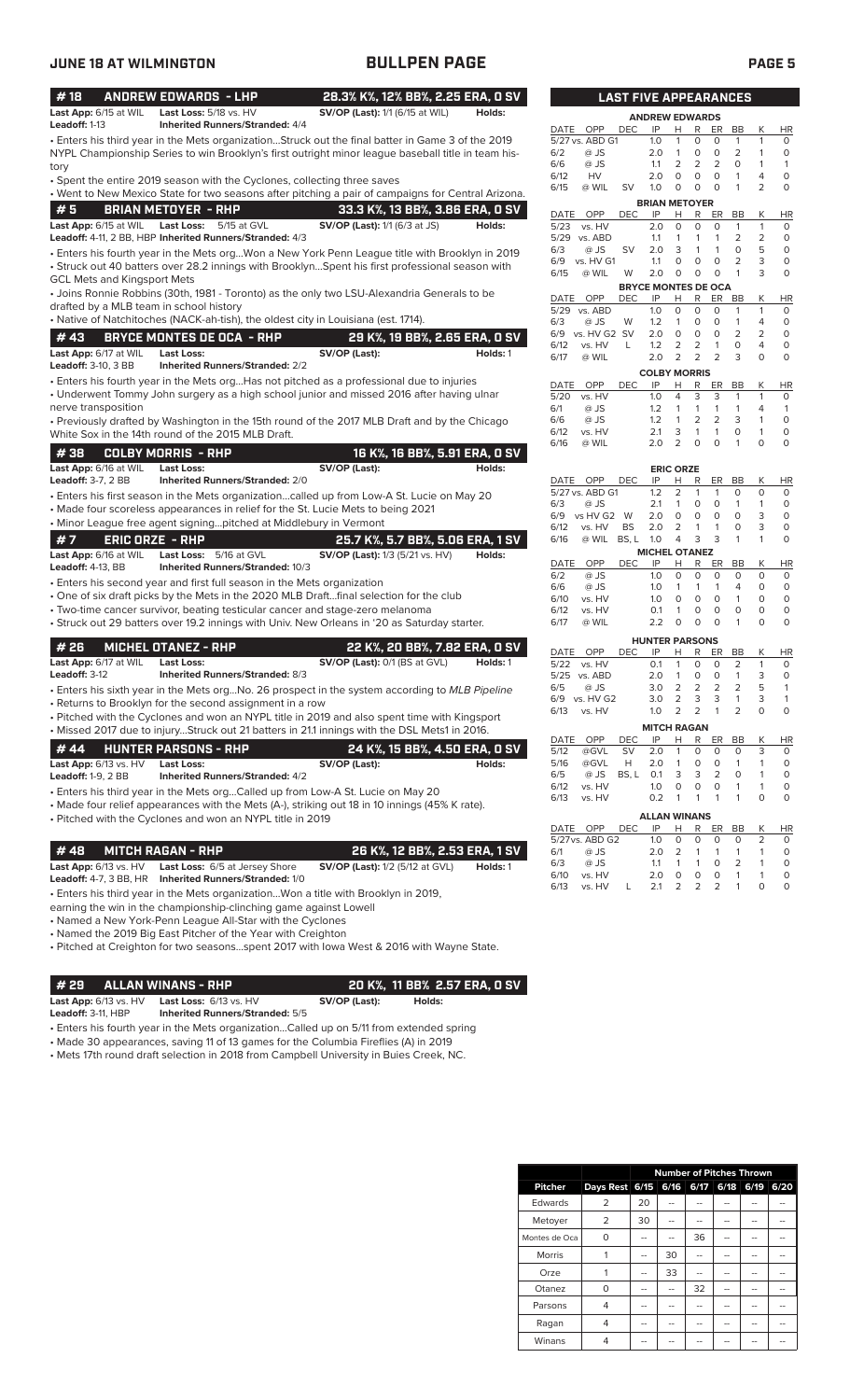## **JUNE 18 AT WILMINGTON HIGH/LOW & CHARTS PAGE 6**

| INDIVIDUAL PITCHING HIGHS                                                       |
|---------------------------------------------------------------------------------|
|                                                                                 |
|                                                                                 |
| Most Home Runs Allowed, Game4 (2x, Jose Butto, 6/6 at Jersey Shore)             |
| Most Strikeouts, Game, Starter8 (4x, last: Alec Kisena, 6/12 vs. Hudson Valley) |
| Most Strikeouts, Game, Reliever5 (2x, Hunter Parsons, 6/5 at Jersey Shore)      |
|                                                                                 |
|                                                                                 |
|                                                                                 |
| Most Innings Pitched, Game 6 (3x, last: Justin Lasko, 6/15 at Wilmington)       |
| Most Innings Pitched, Reliever  3.0 (3x, Hunter Parsons, 6/5 at Jersey Shore)   |
|                                                                                 |
|                                                                                 |

| <b>TEAM PITCHING HIGHS</b>                                                |  |  |  |  |  |  |  |  |  |  |
|---------------------------------------------------------------------------|--|--|--|--|--|--|--|--|--|--|
|                                                                           |  |  |  |  |  |  |  |  |  |  |
|                                                                           |  |  |  |  |  |  |  |  |  |  |
|                                                                           |  |  |  |  |  |  |  |  |  |  |
|                                                                           |  |  |  |  |  |  |  |  |  |  |
|                                                                           |  |  |  |  |  |  |  |  |  |  |
|                                                                           |  |  |  |  |  |  |  |  |  |  |
|                                                                           |  |  |  |  |  |  |  |  |  |  |
|                                                                           |  |  |  |  |  |  |  |  |  |  |
|                                                                           |  |  |  |  |  |  |  |  |  |  |
|                                                                           |  |  |  |  |  |  |  |  |  |  |
|                                                                           |  |  |  |  |  |  |  |  |  |  |
|                                                                           |  |  |  |  |  |  |  |  |  |  |
| Most Walks Allowed, Extra Innings 2 (5/23 vs. Hudson Valley - 12 innings) |  |  |  |  |  |  |  |  |  |  |
|                                                                           |  |  |  |  |  |  |  |  |  |  |
|                                                                           |  |  |  |  |  |  |  |  |  |  |
| Most Pitchers Used, Extra Innings 5 (5/23 vs. Hudson Valley - 12 innings) |  |  |  |  |  |  |  |  |  |  |

|                            |                          |                           | <b>TEAM MISCELLANEOUS</b>                                                         |  |  |  |  |  |
|----------------------------|--------------------------|---------------------------|-----------------------------------------------------------------------------------|--|--|--|--|--|
|                            |                          |                           |                                                                                   |  |  |  |  |  |
|                            |                          |                           | Longest Game, Time, Extra-Inning Game  3:24 (5/23 vs. Hudson Valley - 12 innings) |  |  |  |  |  |
|                            |                          |                           | Shortest Game, Time, Nine-Inning Game  2:20 (5/18 vs. Hudson Valley)              |  |  |  |  |  |
|                            |                          |                           |                                                                                   |  |  |  |  |  |
|                            |                          |                           |                                                                                   |  |  |  |  |  |
|                            |                          |                           |                                                                                   |  |  |  |  |  |
|                            |                          |                           |                                                                                   |  |  |  |  |  |
|                            |                          |                           |                                                                                   |  |  |  |  |  |
|                            |                          |                           |                                                                                   |  |  |  |  |  |
|                            |                          |                           |                                                                                   |  |  |  |  |  |
|                            |                          |                           |                                                                                   |  |  |  |  |  |
|                            |                          |                           |                                                                                   |  |  |  |  |  |
|                            | OUTFIELD ASSISTS (7)     |                           | <b>RECORD BREAKDOWN</b>                                                           |  |  |  |  |  |
| <b>NAME</b>                | <b>TOTAL</b>             | (LAST)                    |                                                                                   |  |  |  |  |  |
| Duplantis                  | 4                        | 5/13 at GVL               |                                                                                   |  |  |  |  |  |
| Ashford                    | 1                        | 5/25 vs. ABD              |                                                                                   |  |  |  |  |  |
| Molina<br>Winaker          | 1<br>1                   | 5/21 vs. HV<br>5/6 at ASH |                                                                                   |  |  |  |  |  |
|                            |                          |                           |                                                                                   |  |  |  |  |  |
|                            |                          |                           |                                                                                   |  |  |  |  |  |
|                            |                          |                           |                                                                                   |  |  |  |  |  |
|                            |                          |                           |                                                                                   |  |  |  |  |  |
|                            |                          |                           |                                                                                   |  |  |  |  |  |
|                            |                          |                           |                                                                                   |  |  |  |  |  |
|                            | UNIFORM RECORDS          |                           |                                                                                   |  |  |  |  |  |
|                            |                          |                           |                                                                                   |  |  |  |  |  |
| <b>Home White</b>          |                          | $0 - 3$                   |                                                                                   |  |  |  |  |  |
|                            |                          |                           |                                                                                   |  |  |  |  |  |
| $7-13$<br><b>Road Gray</b> |                          |                           |                                                                                   |  |  |  |  |  |
|                            | <b>Championship Gold</b> | $4 - 7$                   |                                                                                   |  |  |  |  |  |
|                            |                          |                           |                                                                                   |  |  |  |  |  |
| <b>Coney Island</b>        |                          | $O-1$                     | Score 4 or More Runs9-9                                                           |  |  |  |  |  |
|                            |                          |                           |                                                                                   |  |  |  |  |  |
|                            |                          |                           |                                                                                   |  |  |  |  |  |
|                            |                          |                           |                                                                                   |  |  |  |  |  |
|                            |                          |                           |                                                                                   |  |  |  |  |  |
|                            |                          |                           | Opponent Hits More HRs1-13                                                        |  |  |  |  |  |
|                            |                          |                           |                                                                                   |  |  |  |  |  |
|                            |                          |                           |                                                                                   |  |  |  |  |  |
|                            |                          |                           |                                                                                   |  |  |  |  |  |
|                            |                          |                           |                                                                                   |  |  |  |  |  |
|                            |                          |                           |                                                                                   |  |  |  |  |  |
|                            |                          |                           |                                                                                   |  |  |  |  |  |
|                            |                          |                           |                                                                                   |  |  |  |  |  |
|                            |                          |                           |                                                                                   |  |  |  |  |  |
|                            |                          |                           | Opponent Scores First6-15                                                         |  |  |  |  |  |
|                            |                          |                           |                                                                                   |  |  |  |  |  |
|                            |                          |                           |                                                                                   |  |  |  |  |  |
|                            |                          |                           |                                                                                   |  |  |  |  |  |
|                            |                          |                           |                                                                                   |  |  |  |  |  |
|                            |                          |                           | First Game of Series 4-3                                                          |  |  |  |  |  |
|                            |                          |                           |                                                                                   |  |  |  |  |  |
|                            |                          |                           | Last Game of Series  2-3                                                          |  |  |  |  |  |
|                            |                          |                           |                                                                                   |  |  |  |  |  |
|                            |                          |                           |                                                                                   |  |  |  |  |  |
|                            |                          |                           |                                                                                   |  |  |  |  |  |
|                            | <b>EJECTIONS</b>         |                           |                                                                                   |  |  |  |  |  |
| Name                       | <b>Umpire</b>            | Date                      |                                                                                   |  |  |  |  |  |
|                            |                          |                           |                                                                                   |  |  |  |  |  |

# **MISC. WINS**

| Come from Behind Wins  6 (6/15 at WIL) |  |  |
|----------------------------------------|--|--|
| Wins in Last At-Bat 1(5/23 vs. HV)     |  |  |
| Walk-off Wins                          |  |  |

### Most Hits, Game.. ...........................................4 (2x, last: Brett Baty, 5/19 vs. Hudson Valley) Most RBI, Game .....................................4 (5x, last: Francisco Alvarez, 6/6 at Jersey Shore) Most Doubles, Game............................. 2 (8x last: Francisco Alvaresz, 6/17 at Wilmington) Most Triples, Game.......................................1 (7x, last: Ronny Mauricio, 6/17 at Wilmington) Most Home Runs, Game.................................................... 2 (Brett Baty, 6/3 at Jersey Shore) Home Runs, Consecutive Games .........................Three games (Ronny Mauricio, 5/7-5/11) Grand Slams .........................................................................................................................................

Leadoff Home Runs...<br>Walk-off Home Runs... Walk-off Home Runs...........................................1 (Hayden Senger, 5/23 vs. Hudson Valley) Most Walks, Game ........................................ 3 (2x, Antoine Duplantis, 6/2 at Jersey Shore) Most Strikeouts, Game................................................4 (7x, Blake Tiberi 6/16 at Wilmington) Most Total Bases, Game...................................................10 (Brett Baty, 6/3 at Jersey Shore) Most Extra-Base Hits, Game............................... 3 (3x, Cody Bohanek, 6/15 at Wilmington) Most Stolen Bases, Game ....................................................1 (12x, last: Cody Bohanek, 6/15) **TEAM BATTING HIGHS**

Longest Hitting Streak ................................................................12 (Ronny Mauricio, 5/4-5/20) Most Runs, Game ..................................................... 4 (Antoine Duplantis, 5/16 at Greenville)

**INDIVIDUAL BATTING HIGHS**

### **FIELDING**

Most Errors, Team, Game...............................................................................6 (5/7 at Asheville) Most Errors, Individual, Game......................2 (6x, last: Brett Baty, 6/11 vs. Hudson Valley) Most Double Plays Turned, Nine-Inning Game.......................... 3 (5/19 vs. Hudson Valley) Consecutive Errorless Games, Team.

### **STARTERS BY POSITION**

**C-** Uriarte (11), Alvarez (9), Senger (9), Mena (6)

**1B-** Genord (28), Ritter (4), Winaker (2), Bohanek (2)

**2B-** Ritter (23), Walters (10), Tiberi (1), Struble (1), McNeil (1)

- **3B-** Baty (27), Tiberi (7), Bohanek (2)
- **SS-** Mauricio (29), Walters (4), Bohanek (3)
- **LF-** Duplantis (21), Tiberi (10), Bohanek (2), Winaker (1), Ashford (1), Struble (1)

**CF-** Hernandez (10), Duplantis (9), Mangum (8), Hernandez (8), Molina (6), Ota (2), Ashford (1)

**RF-** Ashford (13), Molina (10), Winaker (4), Hernandez (4), Struble (2), Ota (1), Bohanek (1) Struble (1)

**DH-** Alvarez (9), Baty (6), Mauricio (4), Tiberi (3), Genord (2), Hernandez (2), Senger (2), Mena (2), Bohanek (2), Ritter (2), Mangum (1), Walters (1)

**STARTERS BY BATTING ORDER**

**1st -** Duplantis (28), Tiberi (2), Mangum (2), Struble (1), Ashford (1), McNeil (1), Bohanek (1)

**2nd -** Bohanek (11), Ashford (5), Mangum (5), Mauricio (5), Winaker (4), Duplantis (2), Walters (2), Alvarez (2), Tiberi (1)

**3rd -** Mauricio (28), Baty (8)

**4th-** Baty (25), Ritter (6), Alvarez (4), Genord (1)

**5th-** Alvarez (14), Ritter (9), Senger (4), Genord (3), Ashford (3), Ota (2), Hernandez (1)

**6th-** Ritter (13), Genord (8), Senger (3), Hernandez (3), Ashford (2), Winaker (2), Ota (1), Tiberi (1), Mena (1), Uriarte (1)

**7th-** Genord (16), Tiberi (5), Senger (3), Uriarte (3), Ashford (3), Walters (2), Winaker (1), Mena (1), Hernandez (1), Ritter (1)

8th- Tiberi (11), Hernandez (8), Walters (5), Mena (4), Uriarte (3), Genord (2), Senger (1), Molina (1), Ashford (1)

**9th-** Molina (15), Walters (5), Uriarte (4), Struble (4), Hernandez (3), Mangum (2), Mena (2), Tiberi (1)

|             | <b>CATCHERS STEALING</b> |     |     | <b>MULTI-RUN INNINGS</b> |              |                  |  |  |
|-------------|--------------------------|-----|-----|--------------------------|--------------|------------------|--|--|
| <b>Name</b> | СS                       | ATT | PCT | Runs                     | <b>Times</b> | Last             |  |  |
| Alvarez     |                          | 16  | 6%  | 6                        |              | 7th, 5/20 vs. HV |  |  |
| Mena        |                          | 3   | 0%  | 5                        |              | 6th, 5/20 vs. HV |  |  |
| Senger      | 2                        | 10  | 20% | 3                        | 15           | 8th, 6/12 vs. HV |  |  |
| Uriarte     |                          | 17  | 41% |                          | 23           | 6/17 at WIL      |  |  |
| Team        | 10                       |     | 21% |                          |              |                  |  |  |

|                                        |    | 2  | 7 E T | $\boldsymbol{A}$ | 5678      |                     |  | <b>9 10+ TOTALS</b> |
|----------------------------------------|----|----|-------|------------------|-----------|---------------------|--|---------------------|
| OPPONENTS 18 25 29 34 13 25 11 32 10 3 |    |    |       |                  |           |                     |  | 192                 |
| <b>BKLYN</b>                           | 22 | 11 | 11    | 18 <sup>1</sup>  | $15$   21 | $16 \mid 22 \mid 7$ |  | 149                 |

| UNIFORM RECORDS          |         | Traili<br>Out <b>H</b><br>Get 0 |
|--------------------------|---------|---------------------------------|
|                          |         | Equa                            |
| <b>Home White</b>        | $0 - 3$ | Quali                           |
| <b>Road Gray</b>         | $7-13$  | Non<br>Shut                     |
| <b>Championship Gold</b> | $4 - 7$ | One-<br>Two-                    |
| <b>Coney Island</b>      | $O-1$   | Score<br>Hit a                  |
|                          |         | Hit $21$                        |
|                          |         | Do N                            |
|                          |         | Hit M                           |
|                          |         | Oppo                            |
|                          |         | Start                           |

**Name** 

|  |  |  |  | JUNE 10 AT WILMINGTUN |  |
|--|--|--|--|-----------------------|--|
|  |  |  |  |                       |  |

Pinch-Hit Home Runs...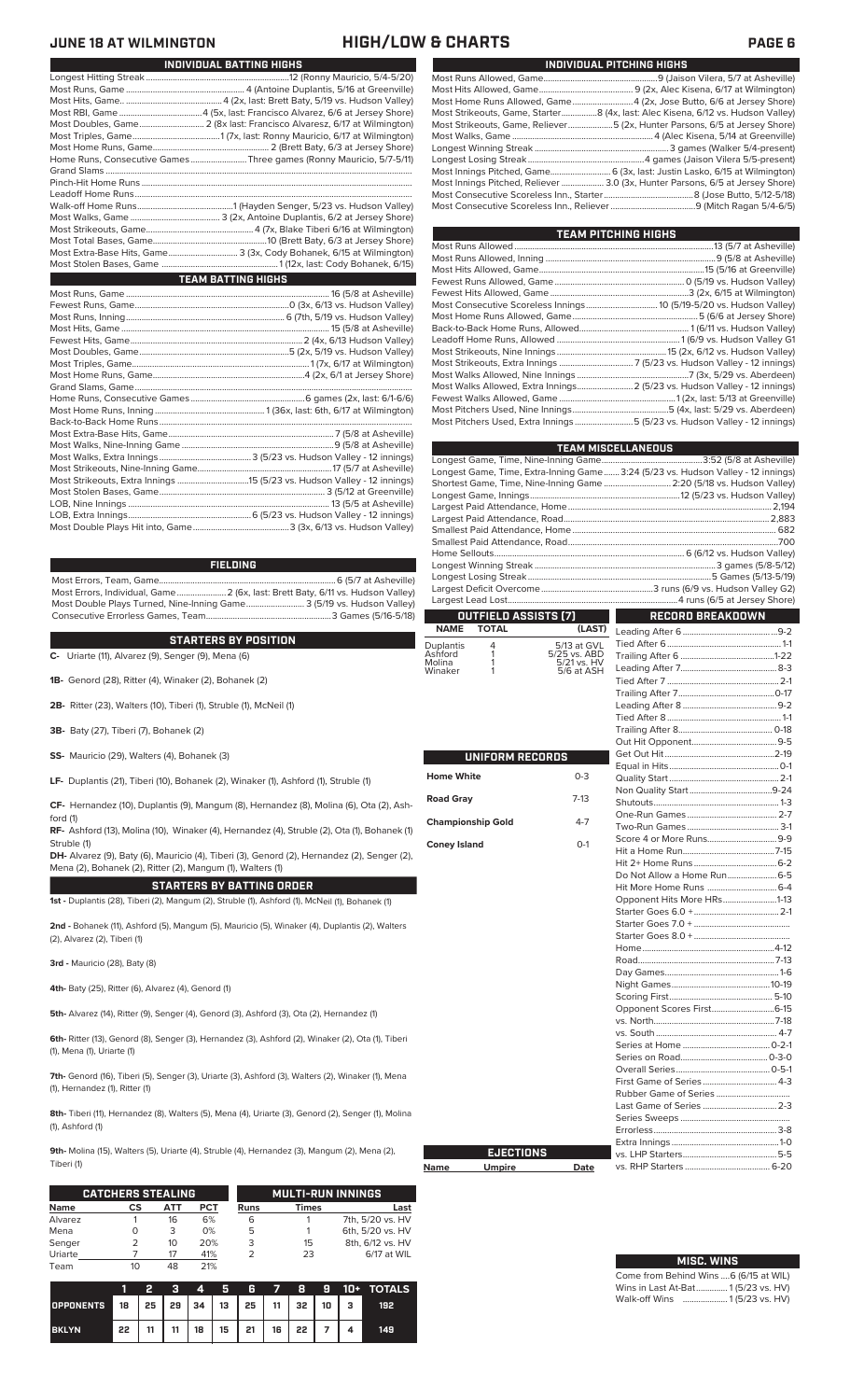# **JUNE 18 AT WILMINGTON GAME BY GAME RESULTS**

| <b>PAGE 7</b> |
|---------------|
|               |
|               |

| <b>GAME-BY-GAME RESULTS</b> |                |                                            |                        |                   |                    |                  |                  |                                                                         |                                         |                             |              |                   |
|-----------------------------|----------------|--------------------------------------------|------------------------|-------------------|--------------------|------------------|------------------|-------------------------------------------------------------------------|-----------------------------------------|-----------------------------|--------------|-------------------|
| <b>DATE</b>                 | GM#            | OPPONENT                                   | W-L/TIME SCORE         |                   | <b>RECORD</b>      | POSITION         | GA/GB            | <b>WINNING PITCHER</b>                                                  | <b>LOSING PITCHER</b>                   | <b>SAVE</b>                 | <b>TIME</b>  | <b>ATTENDANCE</b> |
| 5/4                         | $\mathbf{1}$   | at Asheville                               | W                      | $8 - 2$           | $1 - 0$            | T <sub>1st</sub> | $+1$             | Josh Walker (1-0)                                                       | Blair Henley (0-1)                      |                             | 3:16         | 1,200             |
| 5/5                         | $\overline{2}$ | at Asheville                               | L                      | $6-1$             | $1 - 1$            | T <sub>2nd</sub> | $-1$             | Chandler Casey (1-0)                                                    | Jose Butto (1-0)                        |                             | 3:26         | 1,200             |
| 5/6                         | 3              | at Asheville                               | L                      | $11 - 4$          | $1 - 2$            | T3rd             | $-2$             | Matt Ruppenthal (1-0)                                                   | Oscar Rojas (0-1)                       |                             | 3:10         | 1,200             |
| 5/7                         | 4              | at Asheville                               | L                      | $13 - 7$          | $1 - 3$            | T3rd             | -3               | R.J. Freure (1-0)                                                       | Jaison Vilera (0-1)                     |                             | 3:44         | 1,200             |
| 5/8                         | 5              | at Asheville                               | W                      | $16-12$           | $2 - 3$            | T3rd             | $-3$             | Alec Kisena (1-0)                                                       | Juan Pablo Lopez (1-0)                  |                             | 3:52         | 1,200             |
| 5/9                         |                | at Asheville<br>OFF DAY                    |                        |                   |                    |                  |                  | Cancelled due to non-COVID-related illness                              |                                         |                             |              |                   |
| 5/10<br>5/11                | 6              | at Greenville                              | W                      | $6-1$             | $3 - 3$            | 2 <sub>nd</sub>  | $-2.5$           | Josh Walker (2-0)                                                       | Jay Groome (0-2)                        |                             | 3:00         | 1,995             |
| 5/12                        | 7              | at Greenville                              | W                      | $3-2$             | $4 - 3$            | 2 <sub>nd</sub>  | $-1.5$           | Brian Metoyer (1-0)                                                     | Yusniel Padron-Artilles (0-2)           | Mitch Ragan (1)             | 3:14         | 1,819             |
| 5/13                        | 8              | at Greenville                              | L                      | $8 - 2$           | $4 - 4$            | 2 <sub>nd</sub>  | $-2.5$           | Chris Murphy (1-1)                                                      | Oscar Rojas (0-2)                       |                             | 3:21         | 2,485             |
| 5/14                        | 9              | at Greenville                              | L                      | $5-1$             | $4 - 5$            | 4th              | $-2.5$           | Brayan Bello (2-0)                                                      | Alec Kisena (1-1)                       |                             | 2:54         | 2,732             |
| 5/15                        | 10             | at Greenville                              | L                      | $8 - 4$           | $4-6$              | 4th              | $-3.5$           | Yorvin Pantoja (1-0)                                                    | Brian Metoyer (1-1)                     |                             | 2:52         | 2,883             |
| 5/16                        | 11             | at Greenville                              | L                      | $10-9$            | $4 - 7$            | 4th              | $-3.5$           | Jake Wallace (1-0)                                                      | Eric Orze (0-1)                         |                             | 3:09         | 2,818             |
| 5/17                        |                | OFF DAY                                    |                        |                   |                    |                  |                  |                                                                         |                                         |                             |              |                   |
| 5/18                        | 12             | <b>Hudson Valley</b>                       | г                      | $4-3$             | $4 - 8$            | 5th              | $-4.5$           | Zach Greene (1-1)                                                       | Andrew Edwards (0-1)                    |                             | 2:29         | 1,315             |
| 5/19                        | 13             | <b>Hudson Valley</b>                       | W                      | 14-0              | $5-8$              | 5th              | $-3.5$           | Allan Winans (1-0)                                                      | Jhony Brito (0-1)                       |                             | 3:01         | 810               |
| 5/20                        | 14             | <b>Hudson Valley</b>                       | г                      | $6-1$             | $5-9$              | 5th              | $-3.5$           | Luis Medina (2-0)                                                       | Jaison Vilera (0-2)                     |                             | 2:42         | 682               |
| 5/21                        | 15             | <b>Hudson Valley</b>                       | W                      | 4-1               | $6-9$              | 5th              | $-3.5$           | Josh Walker (3-0)                                                       | Josh Maciejewski (2-1)                  | Eric Orze (1)               | 2:33         | 998               |
| 5/22                        | 16             | <b>Hudson Valley</b>                       | г                      | $5-3$             | $6-10$             | 5th              | -4.5             | Ken Waldichuk (1-0)                                                     | Cam Opp (0-1)                           |                             | 3:14         | 1,624             |
| 5/23                        | 17             | <b>Hudson Valley</b>                       | w                      | $6-5(12)$         | $7-10$             | 5th              | $-3.5$           | Josh Hejka (1-0)                                                        | Zach Greene (1-2)                       |                             | 3:24         | 1,261             |
| 5/24<br>5/25                | 18             | OFF DAY<br>Aberdeen                        | г                      | $8-1$             | $7 - 11$           | 5th              | $-4.5$           | Drew Rom (2-0)                                                          | Oscar Rojas (0-3)                       |                             | 2:52         | 861               |
| 5/26                        | 19             | Aberdeen                                   |                        |                   |                    |                  |                  | 5/26 game postponed due to rain, makeup scheduled for doubleheader 5/27 |                                         |                             |              |                   |
| 5/27                        | 19             | Aberdeen                                   | L                      | $6-2(7)$          | $7-12$             | 5th              | $-5.5$           | Grayson Rodriguez (3-0)                                                 | Jaison Vilera (0-3)                     |                             | 2:14         |                   |
|                             | 20             | Aberdeen                                   | L                      | $10-1(7)$         | $7-13$             | 5th              | $-6.5$           | Morgan McSweeney (2-0)                                                  | Cam Opp (0-2)                           |                             | 2:37         | 926               |
| 5/28                        | 21             | Aberdeen                                   |                        |                   |                    |                  |                  | 5/28 game postponed due to rain, makeup scheduled for doubleheader 8/25 |                                         |                             |              |                   |
| 5/29                        | 21             | Aberdeen                                   | L                      | $4-1$             | $7 - 14$           | 5th              | $-7.5$           | <b>Garrett Stallings (3-1)</b>                                          | Alec Kisena (1-2)                       | <b>Connor Gillispie (1)</b> | 2:52         | 1,509             |
| 5/30                        | 22             | Aberdeen                                   |                        |                   |                    |                  |                  | 5/30 game posted to a later date to be determined                       |                                         |                             |              |                   |
| 5/31                        |                | OFF DAY                                    |                        |                   |                    |                  |                  |                                                                         |                                         |                             |              |                   |
|                             |                |                                            |                        |                   |                    |                  |                  | MAY [7-14]                                                              |                                         |                             |              |                   |
| 6/1                         | 22             | at Jersey Shore                            | W                      | $11-5$            | $8-14$             | T4th             | $-7.5$           | Jose Butto (1-1)                                                        | Josh Hendrickson (0-1)                  |                             | 3:03         | 2,077             |
| 6/2                         | 23             | at Jersey Shore                            | L                      | $4-1$             | $8-15$             | 5th              | $-8.5$           | Carlo Reyes (1-0)                                                       | Justin Lasko (0-1)                      | Blake Brown (1)             | 2:44         | 1,591             |
| 6/3                         | 24             | at Jersey Shore                            | W                      | $6 - 4$           | $9 - 15$           | 4th              | $-8.5$           | Bryce Montes de Oca (1-0)                                               | Jack Perkins (0-1)                      | Brian Metoyer (1)           | 3:15         | 1,473             |
| 6/4<br>6/5                  | 25<br>26       | at Jersey Shore<br>at Jersey Shore         | L<br>L                 | $5-4(7)$<br>$5-4$ | $9-16$<br>$9 - 17$ | 5th<br>5th       | $-9.0$<br>$-9.0$ | Aneurys Zabala (2-2)<br>Mike Adams (1-1)                                | Allan Winans (1-1)<br>Mitch Ragan (0-1) |                             | 2:12<br>2:36 | 2,399<br>2,122    |
| 6/6                         | 27             | at Jersey Shore                            | L                      | $11-6$            | $9-18$             | 5th              | $-9.5$           | Nick Lackney (1-0)                                                      | Jose Butto (1-2)                        |                             | 3:31         | 2,041             |
| 6/7                         |                | OFF DAY                                    |                        |                   |                    |                  |                  |                                                                         |                                         |                             |              |                   |
| 6/9                         | 28             | <b>Hudson Valley</b>                       | г                      | $3-2(7)$          | $9-19$             | 5th              | $-10.5$          | Tanner Myatt (1-0)                                                      | Justin Lasko (0-2)                      | Justin Wilson (1)           | 2:22         |                   |
|                             | 29             | <b>Hudson Valley</b>                       | W                      | $5-3(7)$          | 10-19              | 5th              | $-9.5$           | Eric Orze (1-1)                                                         | Luis Medina (2-1)                       | Bryce Montes de Oca (1)     | 2:02         | 1,211             |
| 6/10                        | 30             | <b>Hudson Valley</b>                       | L                      | $1-0$             | 10-20              | 5th              | $-9.5$           | Barrett Loseke (2-1)                                                    | Cam Opp (0-3)                           | Zach Greene (1)             | 2:37         | 1,396             |
| 6/11                        | 31             | <b>Hudson Valley</b>                       | L                      | $8-0$             | $10 - 21$          | 5th              | $-9.5$           | Ken Waldichuk (2-0)                                                     | Jaison Vilera (0-4)                     |                             | 3:06         | 1,597             |
| 6/12                        | 32             | <b>Hudson Valley</b>                       | L                      | $5-4$             | 10-22              | 5th              | $-9.5$           | <b>Nelson Alvarez (2-0)</b>                                             | Bryce Montes de Oca (1-1)               | Justin Wilson (2)           | 3:22         | 2,194             |
| 6/13                        | 33             | <b>Hudson Valley</b>                       | L                      | 5-0               | $10 - 23$          | 5th              | $-9.5$           | Hayden Wesneski (1-1)                                                   | Allan Winans (1-2)                      |                             | 2:50         | 1,749             |
| 6/14<br>6/15                | 34             | OFF DAY<br>at Wilmington                   | W                      | $3-1$             | $11 - 23$          | 5th              | $-8.5$           | Brian Metoyer (2-1)                                                     | Zach Brzykcy (2-1)                      | Andrew Edwards (1)          | 2:21         | 1,188             |
| 6/16                        | 35             | at Wilmington                              | L                      | $5-2$             | $11 - 24$          | 5th              | $-9.5$           | Amos Willingham (1-0)                                                   | Eric Orze (1-2)                         | Reid Schaller (3)           | 2:51         | 700               |
| 6/17                        | 36             | at Wilmington                              | L                      | $8-4$             | 11-25              | 5th              | $-10.5$          | Joan Adon (3-1)                                                         | Alec Kisena (1-3)                       |                             | 2:54         | 1,009             |
| 6/18                        | 37             | at Wilmington                              | 7:05 p.m.              |                   |                    |                  |                  |                                                                         |                                         |                             |              |                   |
| 6/19                        | 38             | at Wilmington                              | 6:05 p.m.              |                   |                    |                  |                  |                                                                         |                                         |                             |              |                   |
| 6/20                        | 39             | at Wilmington                              | 1:05 p.m.              |                   |                    |                  |                  |                                                                         |                                         |                             |              |                   |
| 6/21                        |                | OFF DAY                                    |                        |                   |                    |                  |                  |                                                                         |                                         |                             |              |                   |
| 6/22                        | 40             | <b>Jersey Shore</b>                        | 6:30 p.m.              |                   |                    |                  |                  |                                                                         |                                         |                             |              |                   |
| 6/23                        | 41             | <b>Jersey Shore</b>                        | 6:30 p.m.              |                   |                    |                  |                  |                                                                         |                                         |                             |              |                   |
| 6/24                        | 42             | <b>Jersey Shore</b>                        | 6:30 p.m.              |                   |                    |                  |                  |                                                                         |                                         |                             |              |                   |
| 6/25<br>6/26                | 43<br>44       | <b>Jersey Shore</b><br><b>Jersey Shore</b> | 7:00 p.m.<br>6:00 p.m. |                   |                    |                  |                  |                                                                         |                                         |                             |              |                   |
| 6/27                        | 45             | <b>Jersey Shore</b>                        | 4:00 p.m.              |                   |                    |                  |                  |                                                                         |                                         |                             |              |                   |
| 6/28                        |                | OFF DAY                                    |                        |                   |                    |                  |                  |                                                                         |                                         |                             |              |                   |
| 6/29                        | 46             | at Aberdeen                                | 7:05 p.m.              |                   |                    |                  |                  |                                                                         |                                         |                             |              |                   |
| 6/30                        | 47             | at Aberdeen                                | 7:05 p.m.              |                   |                    |                  |                  |                                                                         |                                         |                             |              |                   |
|                             |                |                                            |                        |                   |                    |                  |                  | <b>JUNE [4-11]</b>                                                      |                                         |                             |              |                   |
| 7/1                         | 48             | at Aberdeen                                | 7:05 p.m.              |                   |                    |                  |                  |                                                                         |                                         |                             |              |                   |
| 7/2                         | 49             | at Aberdeen                                | 7:05 p.m.              |                   |                    |                  |                  |                                                                         |                                         |                             |              |                   |
| 7/3                         | 50             | at Aberdeen                                | 6:05 pm.               |                   |                    |                  |                  |                                                                         |                                         |                             |              |                   |
| 7/4<br>7/5                  | 51             | at Aberdeen<br>OFF DAY                     | 2:05 p.m.              |                   |                    |                  |                  |                                                                         |                                         |                             |              |                   |
| 7/6                         | 52             | at Hudson Valley                           | 7:05 p.m.              |                   |                    |                  |                  |                                                                         |                                         |                             |              |                   |
| 7/7                         | 53             | at Hudson Valley                           | 7:05 p.m.              |                   |                    |                  |                  |                                                                         |                                         |                             |              |                   |
| 7/8                         | 54             | at Hudson Valley                           | 7:05 p.m.              |                   |                    |                  |                  |                                                                         |                                         |                             |              |                   |
| 7/9                         | 55             | at Hudson Valley                           | 7:05 p.m.              |                   |                    |                  |                  |                                                                         |                                         |                             |              |                   |
| 7/10                        | 56             | at Hudson Valley                           | 6:05 p.m.              |                   |                    |                  |                  |                                                                         |                                         |                             |              |                   |
| 7/11                        | 57             | at Hudson Valley                           | 4:35 p.m.              |                   |                    |                  |                  |                                                                         |                                         |                             |              |                   |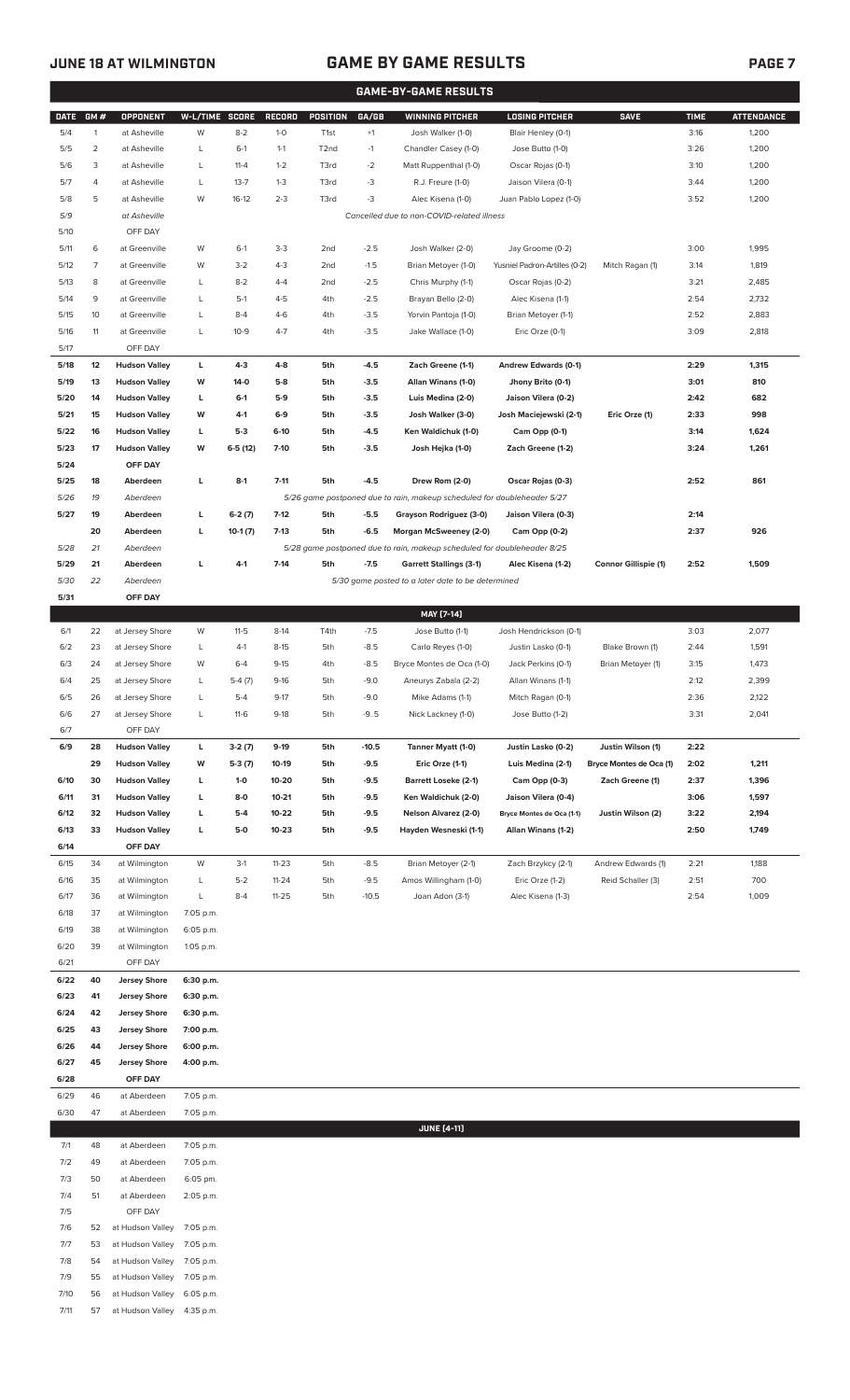# **JUNE 18 AT WILMINGTON GAME-BY-GAME PAGE 8**

| DATE         | GM#        | OPPONENT                                   | W-L/TIME SCORE         | RECORD<br>POSITION<br>GA/GB | <b>WINNING PITCHER</b> | <b>LOSING PITCHER</b> | <b>SAVE</b> | <b>TIME</b> | <b>ATTENDANCE</b> |
|--------------|------------|--------------------------------------------|------------------------|-----------------------------|------------------------|-----------------------|-------------|-------------|-------------------|
| 7/12         |            | OFF DAY                                    |                        |                             |                        |                       |             |             |                   |
| 7/13         | 59         | <b>Jersey Shore</b>                        | 6:30 p.m.              |                             |                        |                       |             |             |                   |
| 7/14         | 60         | <b>Jersey Shore</b>                        | 6:30 p.m.              |                             |                        |                       |             |             |                   |
| 7/15         | 61         | <b>Jersey Shore</b>                        | 6:30 p.m.              |                             |                        |                       |             |             |                   |
| 7/16         | 62         | <b>Jersey Shore</b>                        | 7:00 p.m.              |                             |                        |                       |             |             |                   |
| 7/17         | 63         | <b>Jersey Shore</b>                        | 6:00 p.m.              |                             |                        |                       |             |             |                   |
| 7/18         | 64         | <b>Jersey Shore</b>                        | 4:00 p.m.              |                             |                        |                       |             |             |                   |
| 7/19         |            | OFF DAY                                    |                        |                             |                        |                       |             |             |                   |
|              |            |                                            |                        |                             |                        |                       |             |             |                   |
| 7/20         | 65         | Wilmington                                 | 6:30 p.m.              |                             |                        |                       |             |             |                   |
| 7/21         | 66         | Wilmington                                 | 6:30 p.m.              |                             |                        |                       |             |             |                   |
| 7/22         | 67         | Wilmington                                 | 6:30 p.m.              |                             |                        |                       |             |             |                   |
| 7/23         | 68         | Wilmington                                 | 7:00 p.m.              |                             |                        |                       |             |             |                   |
| 7/24         | 69         | Wilmington                                 | 6:00 p.m.              |                             |                        |                       |             |             |                   |
| 7/25         | 70         | Wilmington                                 | 4:00 p.m.              |                             |                        |                       |             |             |                   |
| 7/26         |            | OFF DAY                                    |                        |                             |                        |                       |             |             |                   |
| 7/27         | $71$       | at Jersey Shore                            | 7:05 p.m.              |                             |                        |                       |             |             |                   |
| 7/28         | 72         | at Jersey Shore                            | 7:05 p.m.              |                             |                        |                       |             |             |                   |
| 7/29         | 73         | at Jersey Shore                            | 7:05 p.m.              |                             |                        |                       |             |             |                   |
| 7/30         | 74         | at Jersey Shore                            | 7:05 p.m.              |                             |                        |                       |             |             |                   |
| 7/31         | 75         | at Jersey Shore                            | 7:05 p.m.              |                             |                        |                       |             |             |                   |
|              |            |                                            |                        |                             | JULY (0-0)             |                       |             |             |                   |
| 8/1          | 76         | at Jersey Shore                            | 1:05 p.m.              |                             |                        |                       |             |             |                   |
| 8/2          |            | OFF DAY                                    |                        |                             |                        |                       |             |             |                   |
| 8/3          | 77         | <b>Hudson Valley</b>                       | 6:30 p.m.              |                             |                        |                       |             |             |                   |
| 8/4          | 78         | <b>Hudson Valley</b>                       | 6:30 p.m.              |                             |                        |                       |             |             |                   |
| 8/5          | 79         | <b>Hudson Valley</b>                       | 6:30 p.m.              |                             |                        |                       |             |             |                   |
| 8/6          | 80         | <b>Hudson Valley</b>                       | 7:00 p.m.              |                             |                        |                       |             |             |                   |
| 8/7          | 81         | <b>Hudson Valley</b>                       | 6:00 p.m.              |                             |                        |                       |             |             |                   |
| 8/8          |            |                                            |                        |                             |                        |                       |             |             |                   |
| 8/9          | 82         | <b>Hudson Valley</b><br>OFF DAY            | 4:00 p.m.              |                             |                        |                       |             |             |                   |
|              |            |                                            |                        |                             |                        |                       |             |             |                   |
| 8/10         | 83         | at Wilmington                              | 7:05 p.m.              |                             |                        |                       |             |             |                   |
| 8/11         | 84         | at Wilmington                              | 7:05 p.m.              |                             |                        |                       |             |             |                   |
| 8/12         | 85         | at Wilmington                              | 7:05 p.m.              |                             |                        |                       |             |             |                   |
| 8/13         | 86         | at Wilmington                              | 7:05 p.m.              |                             |                        |                       |             |             |                   |
| 8/14         | 87         | at Wilmington                              | 6:05 p.m.              |                             |                        |                       |             |             |                   |
| 8/15         | 88         | at Wilmington                              | 1:05 p.m.              |                             |                        |                       |             |             |                   |
| 8/16         |            | OFF DAY                                    |                        |                             |                        |                       |             |             |                   |
| 8/17         | 89         | at Hudson Valley 7:05 p.m.                 |                        |                             |                        |                       |             |             |                   |
| 8/18         | 90         | at Hudson Valley                           | 7:05 p.m.              |                             |                        |                       |             |             |                   |
| 8/19         | 91         | at Hudson Valley                           | 7:05 p.m.              |                             |                        |                       |             |             |                   |
| 8/20         | 92         | at Hudson Valley                           | 7:05 p.m.              |                             |                        |                       |             |             |                   |
| 8/21         | 93         | at Hudson Valley                           | 6:05 p.m.              |                             |                        |                       |             |             |                   |
| 8/22         | 94         | at Hudson Valley                           | 4:35 p.m.              |                             |                        |                       |             |             |                   |
| 8/23         |            | OFF DAY                                    |                        |                             |                        |                       |             |             |                   |
| 8/24         | 95         | Aberdeen                                   | 6:30 p.m.              |                             |                        |                       |             |             |                   |
| 8/25         | 96         | Aberdeen                                   | 5:00 p.m.              |                             |                        |                       |             |             |                   |
|              | 97         | Aberdeen                                   | DH                     |                             |                        |                       |             |             |                   |
| 8/26         | 98         | Aberdeen                                   | 6:30 p.m.              |                             |                        |                       |             |             |                   |
| 8/27         | 99         | Aberdeen                                   | 7:00 p.m.              |                             |                        |                       |             |             |                   |
| 8/28         | 100        | Aberdeen                                   | 6:00 p.m.              |                             |                        |                       |             |             |                   |
| 8/29         | 101        | Aberdeen                                   | 4:00 p.m.              |                             |                        |                       |             |             |                   |
| 8/30         |            | OFF DAY                                    |                        |                             |                        |                       |             |             |                   |
| 8/31         | 102        | Wilmington                                 | 6:30 p.m.              |                             |                        |                       |             |             |                   |
|              |            |                                            |                        |                             | AUGUST (0-0)           |                       |             |             |                   |
| 9/1          | 103        | Wilmington                                 | 6:30 p.m.              |                             |                        |                       |             |             |                   |
| 9/2          | 104        | Wilmington                                 | 6:30 p.m.              |                             |                        |                       |             |             |                   |
| 9/3          | 105        | Wilmington                                 | 7:00 p.m.              |                             |                        |                       |             |             |                   |
| 9/4          | 106        | Wilmington                                 | 6:00 p.m.              |                             |                        |                       |             |             |                   |
| 9/5          | 107        | Wilmington                                 | 4:00 p.m.              |                             |                        |                       |             |             |                   |
| 9/6          |            | OFF DAY                                    |                        |                             |                        |                       |             |             |                   |
| 9/7          | 108        | at Hudson Valley                           | 7:05 p.m.              |                             |                        |                       |             |             |                   |
| 9/8          | 109        | at Hudson Valley                           | 7:05 p.m.              |                             |                        |                       |             |             |                   |
| 9/9          | 110        | at Hudson Valley                           | 7:05 p.m.              |                             |                        |                       |             |             |                   |
| 9/10         | 111        | at Hudson Valley                           | 7:05 p.m.              |                             |                        |                       |             |             |                   |
| 9/11         | 112        | at Hudson Valley                           | 6:05 p.m.              |                             |                        |                       |             |             |                   |
| 9/12         | 113        | at Hudson Valley                           | 4:35 p.m.              |                             |                        |                       |             |             |                   |
| 9/13         |            | OFF DAY                                    |                        |                             |                        |                       |             |             |                   |
| 9/14         | 114        | <b>Jersey Shore</b>                        | 6:30 p.m.              |                             |                        |                       |             |             |                   |
| 9/15         | 115        |                                            | 6:30 p.m.              |                             |                        |                       |             |             |                   |
|              |            | <b>Jersey Shore</b>                        | 6:30 p.m.              |                             |                        |                       |             |             |                   |
| 9/16         | 116        | <b>Jersey Shore</b>                        |                        |                             |                        |                       |             |             |                   |
| 9/17<br>9/18 | 117        | <b>Jersey Shore</b>                        | 7:00 p.m.<br>4:00 p.m. |                             |                        |                       |             |             |                   |
| 9/19         | 118<br>119 | <b>Jersey Shore</b><br><b>Jersey Shore</b> | 1:00 p.m.              |                             |                        |                       |             |             |                   |
|              |            |                                            |                        |                             |                        |                       |             |             |                   |

**SEPTEMBER (0-0)**